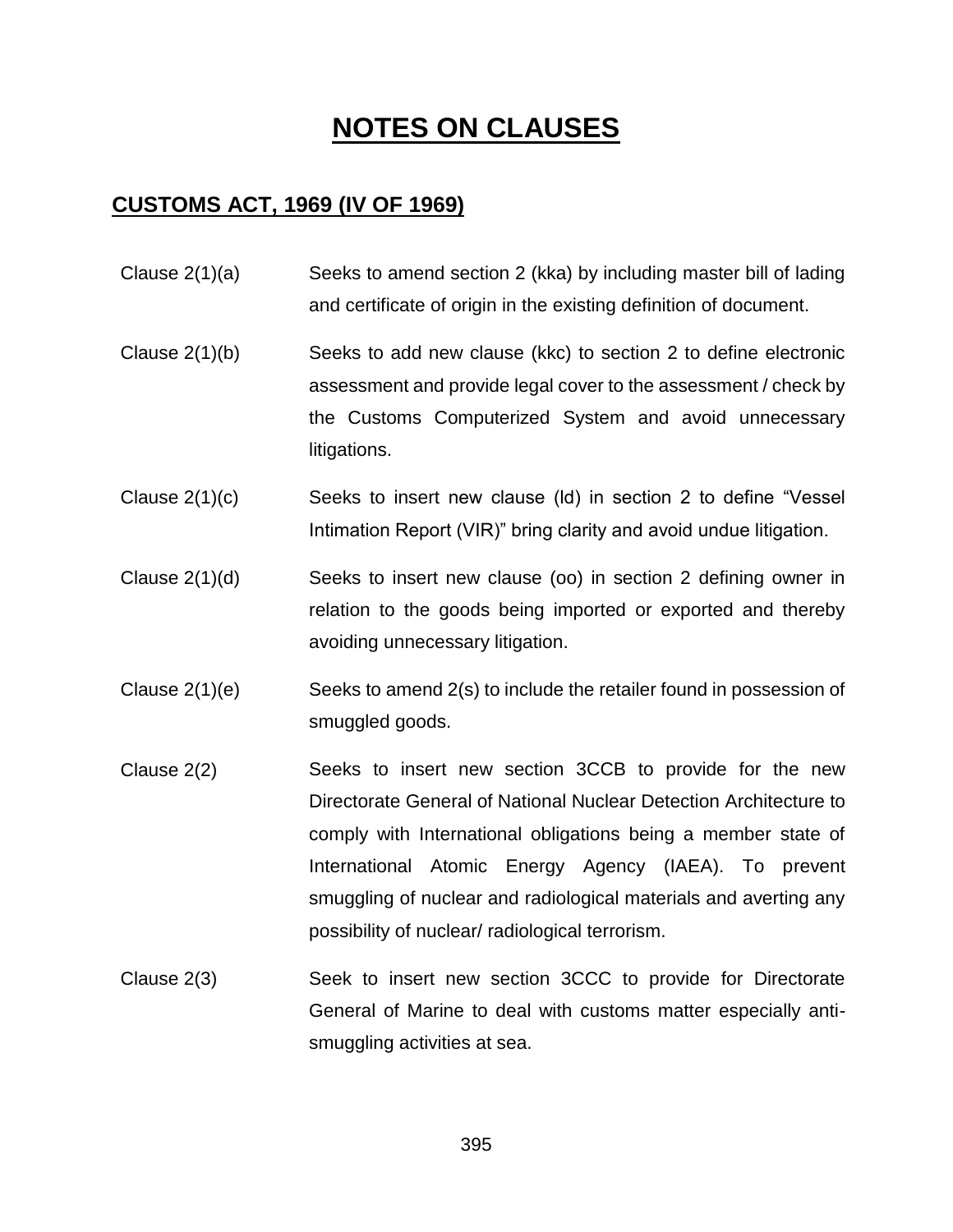- Clause 2(4) Seeks to amend section 12 to bring uniformity and clarity in issuance of Public Bond Warehouse license and cover the future initiative of bonded warehouse system encouraging Small & Medium Enterprises.
- Clause 2(5) Seeks to introduce new section 12A to cover future initiative of common bonded warehouse system and encourage Small and Medium Enterprises which are unable to import full container load (FCL).
- Clause 2(6) Seeks to amend section 13 to bring uniformity and clarity in issuance of Public Bond Warehouse license and cover the future initiative of bonded warehouse system encouraging Small & Medium Enterprises.
- Clause 2(7) Seeks to amend section 18E to provide legal cover to the classification therefore avoiding unnecessary litigation committee and consequently decreasing the cost of doing business.
- Clause 2(8) Seeks to amend section 19 to restrict the power of the Federal Government from granting exemption of customs duty for the purpose of development of backward areas and for removal of anomalies in Customs duties.
- Clause 2(9) Seeks to amend section 25 to align provision of law with article 7 of WTO Valuation Agreement and to provide for data obtained through internet or market sources or through data exchange protocols with foreign customs administrations.
- Clause  $2(10)(a)(i)$  Seeks to amend section  $25A(1)$  to empower the Collector to determine value.
- Clause 2(10)(a)(ii) Seeks to amend section 25A(1) to discourage group under invoicing.

396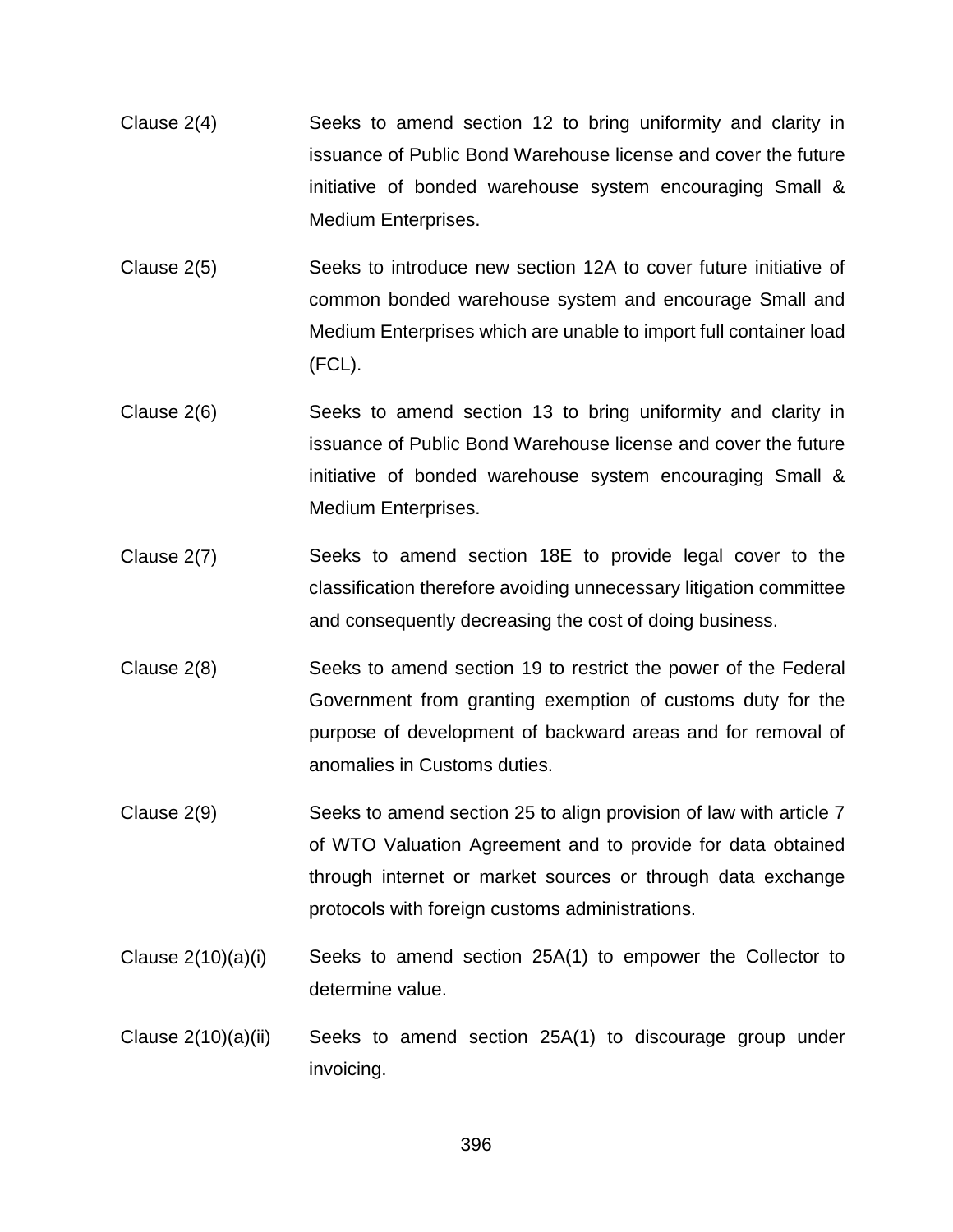- Clause 2(10)(b) Seeks to amend section 25A(2) to enable the Director General Valuation to determine value.
- Clause 2(10)(c) Seeks to amend section 25A(4) .
- Clause 2(11) Seeks to amend section 25C to change the appropriate authority for granting approval from Board to Chief Collector in order to avoid delay.
- Clause 2(12) Seeks to substitute 25D thereby enabling the Director General to take appropriate decision on appeal and capping the time limit for such proceedings.
- Clause 2(13) Seeks to amend section 27A to remove the anomaly and bring uniformity between the Act and rules.
- Clause 2(14) Section to amend section 30 in order to bring clarity and avoid misuse by the importers and therefore avoiding undue litigations.
- Clause 2(15) Section to amend sub-section (3A) of section 32 for bringing the threshold value at par with sub-section (3) i.e. Rs.20,000/-, of the said section.
- Clause 2(16) Seeks to amend proviso in section 32C to prescribe appropriate rules for constitution of the team and to omit the role of State Bank of Pakistan from the team.
- Clause 2(17) Seeks to substitute section 44 in order to increase trade facilitation by reducing the dwell time.
- Clause  $2(18)(a)$  Seeks to amend sub-section  $(2)$  of section  $45$  to allow amendments in cargo declaration i.e. manifest, by the shipping lines or their agents, before the berthing event, without any permission from Customs authorities and to bring the Act and rules in consonance.

397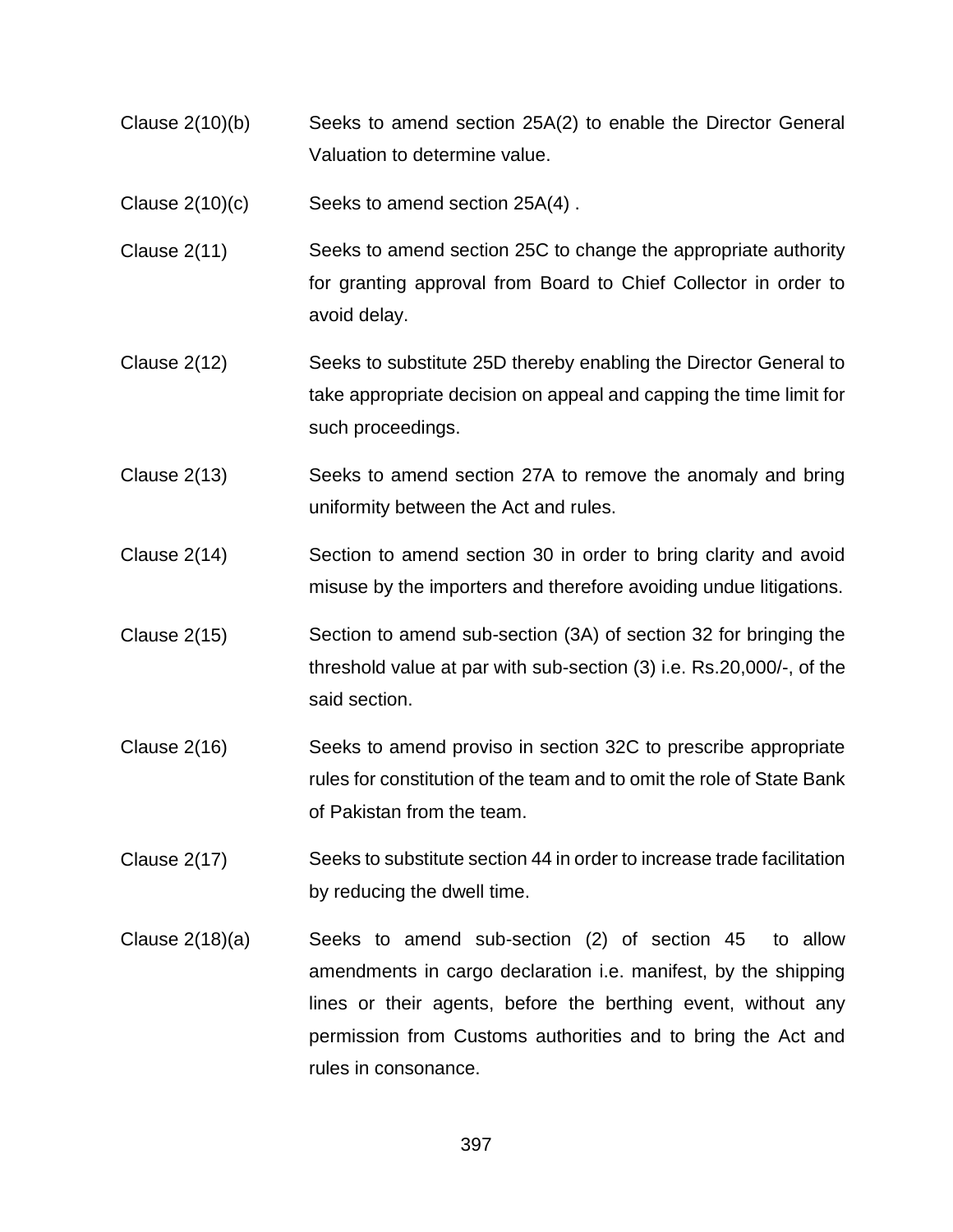- Clause 2(18)(b) Seeks to omit sub-section (3) of section 45.
- Clause 2(19) Seeks to amend section 79 by insertion of new clause (aa) to reduce the time limit allowed for decision of the cases wherein the impugned goods are lying at sea ports, airports or dryports.
- Clause 2(20) Seeks to amend section 80 to enable a customs officer to examine the goods declaration processed through green channel in case of information.
- Clause 2(21) Seeks to insert new proviso to section 82 in order to make shipping lines responsible for re-export of banned items imported in commercial quantities and to harmonize the provisions of the Customs Act, 1969 and the Import Policy Order.
- Clause 2(22) Seeks to amend section 83B by insertion of word "outright" to bring more clarity.
- Clause 2(23) Seeks to amend section 88 to enable customs authorities to allow bonafide amendment in goods declaration and thus trade facilitation.
- Clause 2(24) Seeks to amend section 98 to allow the Collector to extend warehousing period for six months. It will facilitate trade by reducing the processing time of the requests.
- Clause 2(25) Seeks to amend section 131 to remove the redundancy in this section and to facilitate exporters for genuine reasons as customs transactions are taking place through WeBOC system all over the country.
- Clause 2(26) Seeks to amend section 155F to afford opportunity of being heard to the registered users in accordance with the canon of natural justice.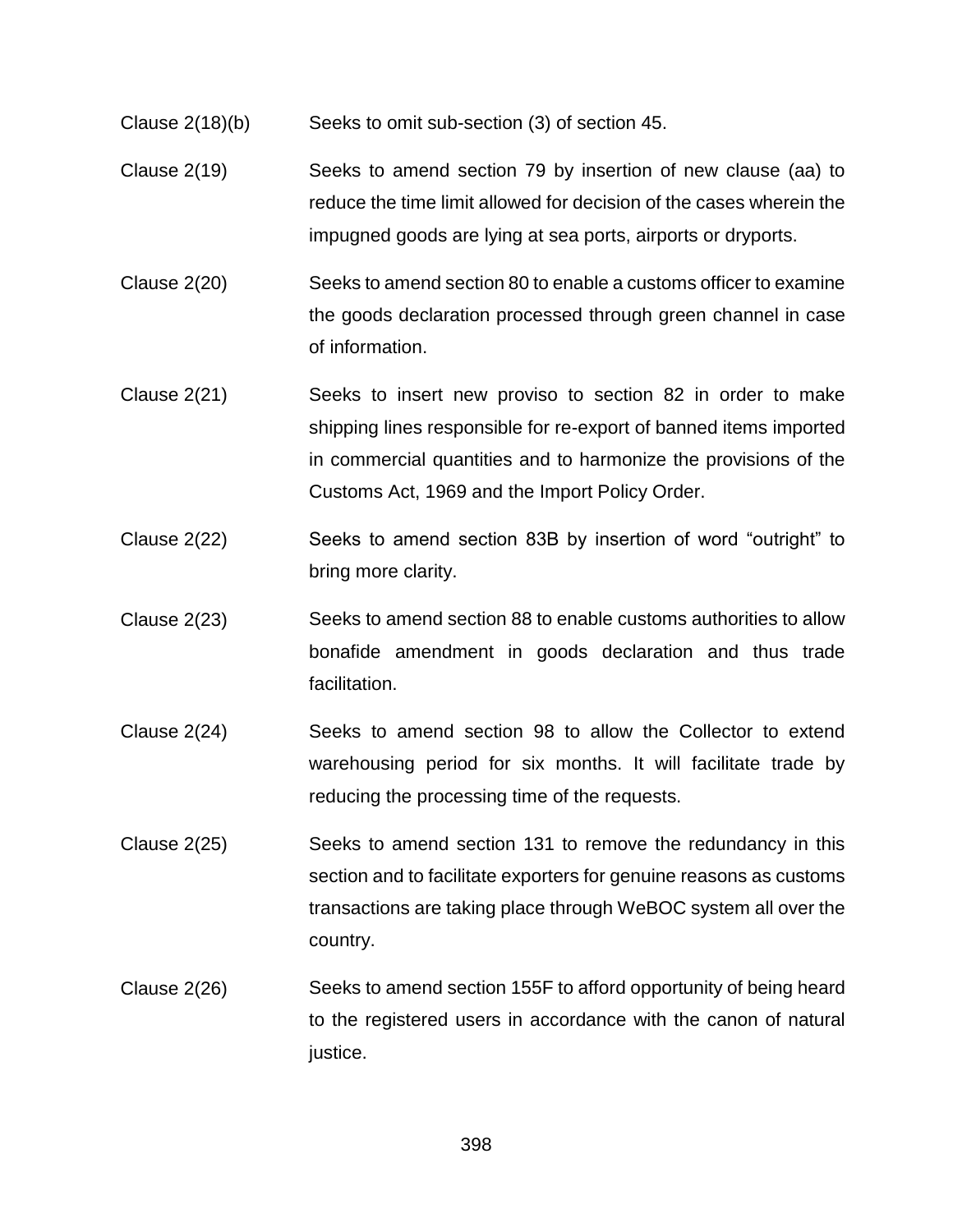- Clause 2(27) Seeks to amend section 155R to enable customs authorities to issue correction / corrigendum certificate in case of genuine / obvious error and facilitate trade.
- Clause  $2(28)(a)$  Seeks to amend section 156(1)1(i) to increase the pitch of fine and inculcate compliance in importers regarding placement of invoice / packing list in the containers.
- Clause 2(28)(b) Seeks to omit S.No.47A of section 156(1) to increase the ease of doing business.
- Clause 2(28)(c) Seeks to amend S.No.89 of section 156(1) to include the retailer found in possession of smuggled goods.
- Clause 2(28)(d) Seeks to amend S.No.90 of section 156(1) to include the retailer found in possession of smuggled goods.
- Clause 2(29) Seeks to amend section 157 to discourage unscrupulous elements having dedicated conveyances for smuggling so that if a vehicle is apprehended third time for charge of smuggling it should not be released against a redemption fine.
- Clause 2(30) Seeks to amend section 179 to reduce the time limit allowed for decision of the cases wherein the impugned goods are lying at sea ports, airports or dryports.
- Clause 2(31) Seeks to amend section 195 to correct the sequence of offices seniority wise.
- Clause 2(32) Seeks to amend section 196 to allow Deputy Collector or Deputy Director duly authorized by Collector or Director to prefer an application / reference before High Court.
- Clause 2(33) Seeks to amend section 202B to include other law enforcement agencies for the purpose of reward and increase their motivation.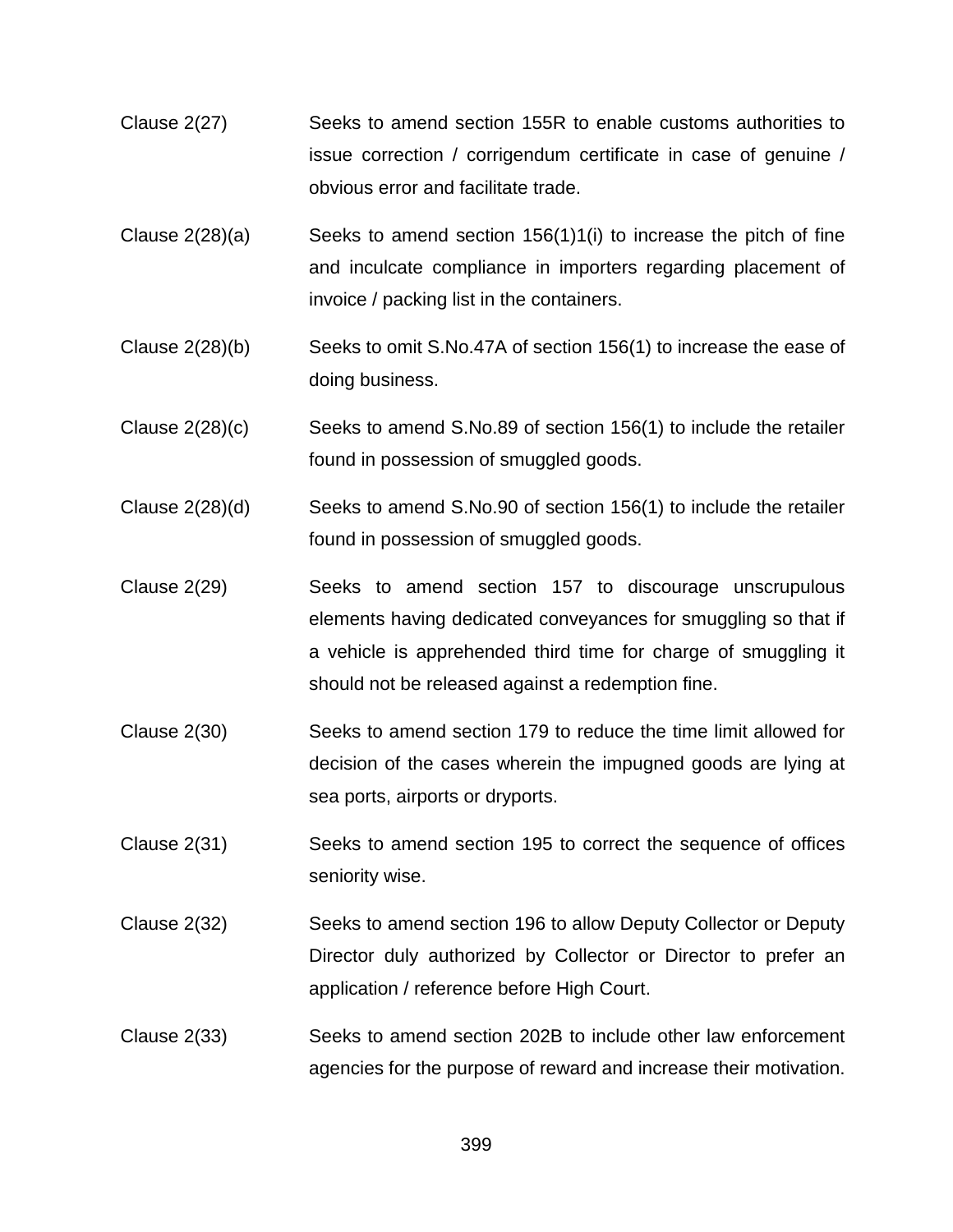- Clause 2(34) Seeks to amend 212B by increasing the period of validity of advance ruling from the current one year to three years in accordance with international benchmarks.
- Clause 2(35) (i) Seeks to add the expression "OR SPECIAL TECHNOLOGY ZONES (STZ) OR AUTHORIZED UNDER EXPORT FACILITATION SCHEMES" after the word "AREA", in the title of Sub-Chapter-V of Chapter 99 of Pakistan Customs Tariff (First Schedule to the Customs Act, 1969).
- Clause 2(35)(ii) Seeks to amend First Schedule to the Customs Act, 1969 with the First Schedule to this Act.
- Clause 2(36) Seeks to substitute the Fifth Schedule to the Customs Act, 1969.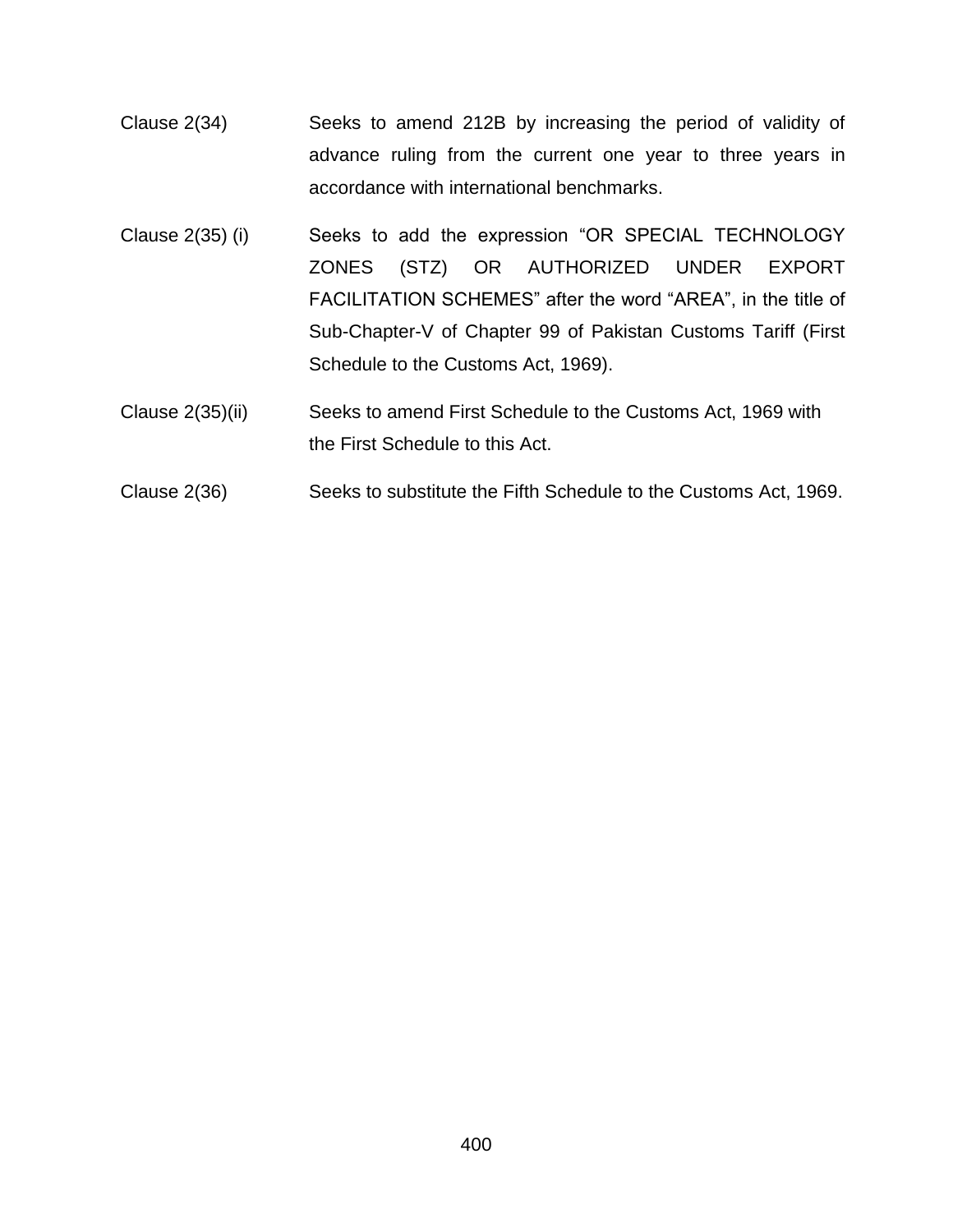#### **SALES TAX ACT, 1990**

- Clause 3(1)(a) Seeks to insert definition of Commissioners (Appeals) through new clause (4AA) in section 2.
- Clause 3(1)(b) Seeks to substitute the word "ten" with the word "three" in clause (5AB) in section 2.
- Clause  $3(1)(c)$  Seeks to insert the definition of online market place through a new clause (18A) of section.2
- Clause  $3(1)(d)$  Seeks to insert the word "of" in sub-clause (iii) in clause (37) of section 2.
- Clause 3(1)(e)(i) Seeks to insert the words "and two thousand square feet in area or more in the case of retailer of furniture" in sub-clause (e) of clause (43A) of section 2.
- Clause  $3(1)(e)(ii)$  Seeks to insert two new clauses (f) and (g) after sub-clause (e) of clause (43A) of section 2.
- Clause 3(1)(e)(iii) Seeks to renumber the existing sub-clause (f) as sub-clause (h) in clause (43A) of section 2.
- Clause  $3(1)(f)$  Seeks to omit the words "or the time when any payment is received by the supplier in respect of that supply, whichever is earlier" in sub-clause (a), in clause (44) of section 2.
- Clause 3(2)(a) Seeks to substitute the word "or" with the word "on" occurring for the second time, in clause (a) in sub-section (1B) in section 3.
- Clause  $3(2)(b)(i)$  Seeks to omit the word "and" in clause (a) in sub-section  $(3)$  in section 3.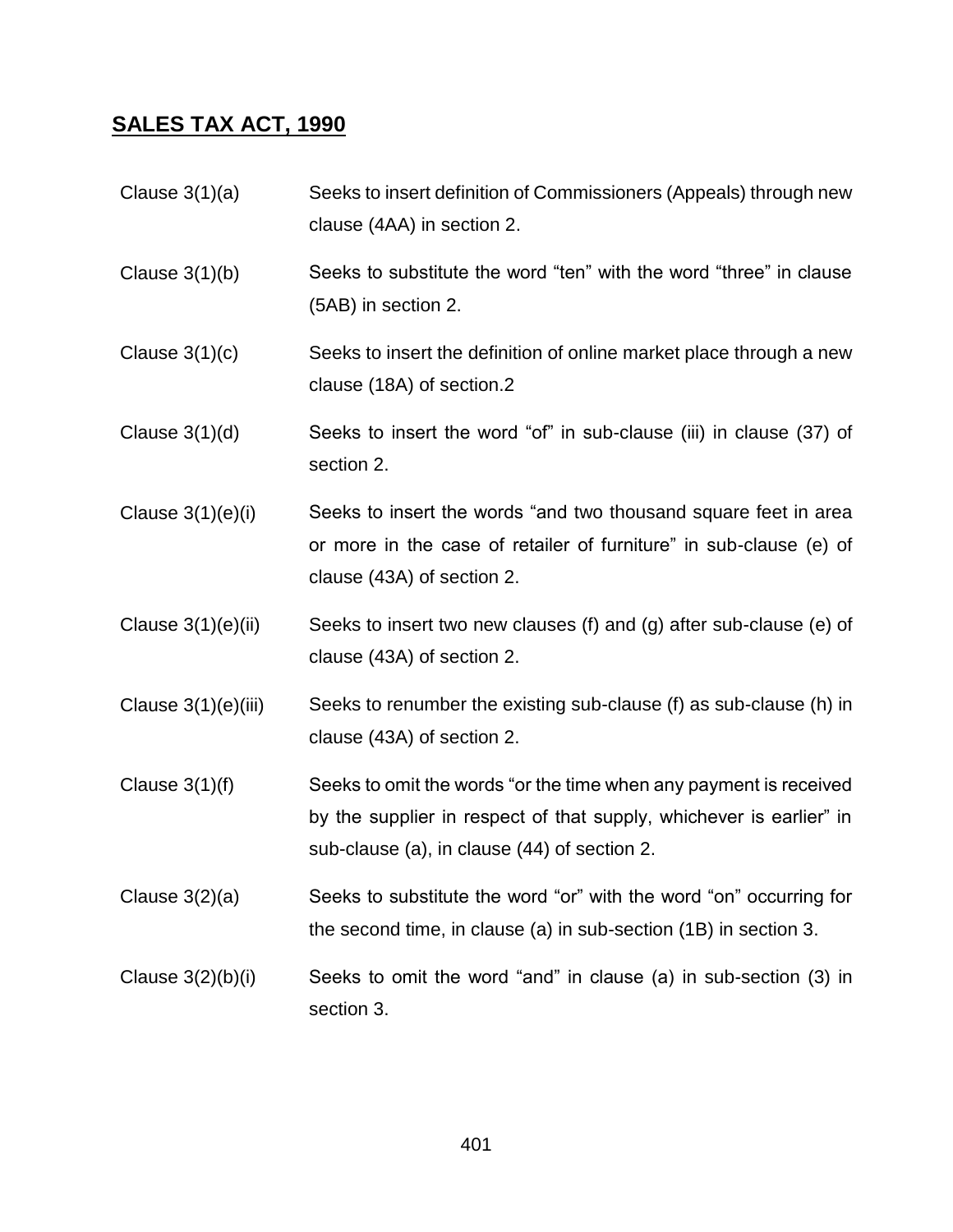- Clause  $3(2)(b)(ii)$  Seeks to omit the full stop at end and to insert the expression "; and" and thereafter to insert a new clause (c) in sub-section (3) of section 3.
- Clause 3(2)(c) Seeks to omit first proviso in sub-section (9A) of section 3.
- Clause 3(3) Seeks to insert the words "other than public limited companies listed on Pakistan Stock Exchange" in sub-section (1) of section 8B.
- Clause 3(4) Seeks to substitute the words "end of the financial year in which the relevant date falls" with the word "relevant date" in sub-section (5) of section 11.
- Clause 3(5) Seeks to insert a new section 21B after section 21A.
- Clause 3(6)(a) Seeks to insert the expression "cash book," after the word "bills" in clause (e) in sub-section (1) of section 22.
- Clause 3(6)(b) Seeks to insert a new clause (eb) after clause (ea) in sub-section (1) of section 22.
- Clause 3(7) Seeks to renumber the existing as sub-section (1) and thereafter to add new sub-section (2) of section 25AA.
- Clause 3(8) Seeks to insert a new section 26AB after section 26A.
- Clause 3(9) Seeks to insert the words ""Border Sustenance Markets and", the expression ""Gilgit-Baltistan," in sub-section (5) of section 40D.
- Clause 3(10) Seeks to insert a new section 40E after section 40D.
- Clause 3(11) Seeks to add a new sub-section (3) after sub-section (2) of section 48.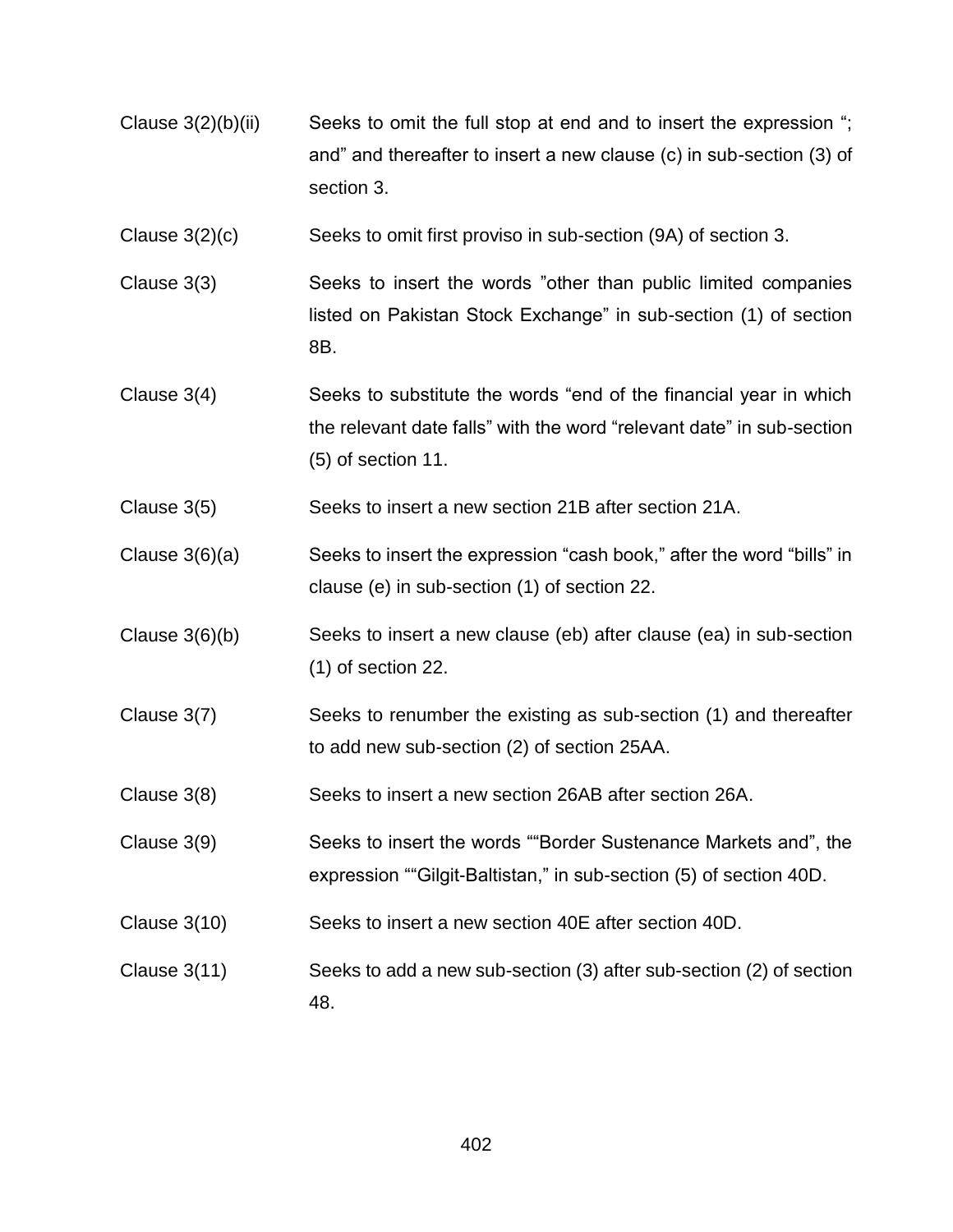- Clause 3(12) Seeks to insert the words "or may be placed regularly on the official website maintained by the Board" after the word "price" in subsection (2) of section 50.
- Clause 3(13)(i) Seeks to insert the words "or assistance in recovery of taxes" after the word "information" in the title of section 56A.
- Clause 3(13)(ii) Seeks to insert a new sub-section (1A) after sub-section (1) of section 56A.
- Clause 3(13)(iii) Seeks to add a new sub-section (3) after sub-section (2) of section 56A.
- Clause 3(14) Seeks to renumber the existing sub-section as sub-section (1) and thereafter to insert a new sub-section (2) of section 56C.
- Clause 3(15) Seeks to substitute a colon at the end in first proviso and thereafter to add a new proviso after the first proviso of section 67.
- Clause 3(16) Seeks to insert a new proviso after the first proviso in sub-section (1) of section 73.
- Clause 3(17) Seeks to renumber existing sub-section as sub-section (1) and thereafter to add a new sub-section (2) after sub-section (1) of section 76.
- Clause 3(18) Seeks to add a new S. No. 50 after S. No. 49 in column (1) and entries relating thereto in columns (2) and (3) of the Third Schedule.
- Clause 3(19)(a) Seeks to omit S. Nos. 1, 6, 10 and 11 in column (1) and entries relating thereto in column (2) of the Fifth Schedule.
- Clause 3(19)(b) Seeks to add new S. No. 15 after S No. 14 in column (1) and entries relating thereto in column (2) of the Fifth Schedule.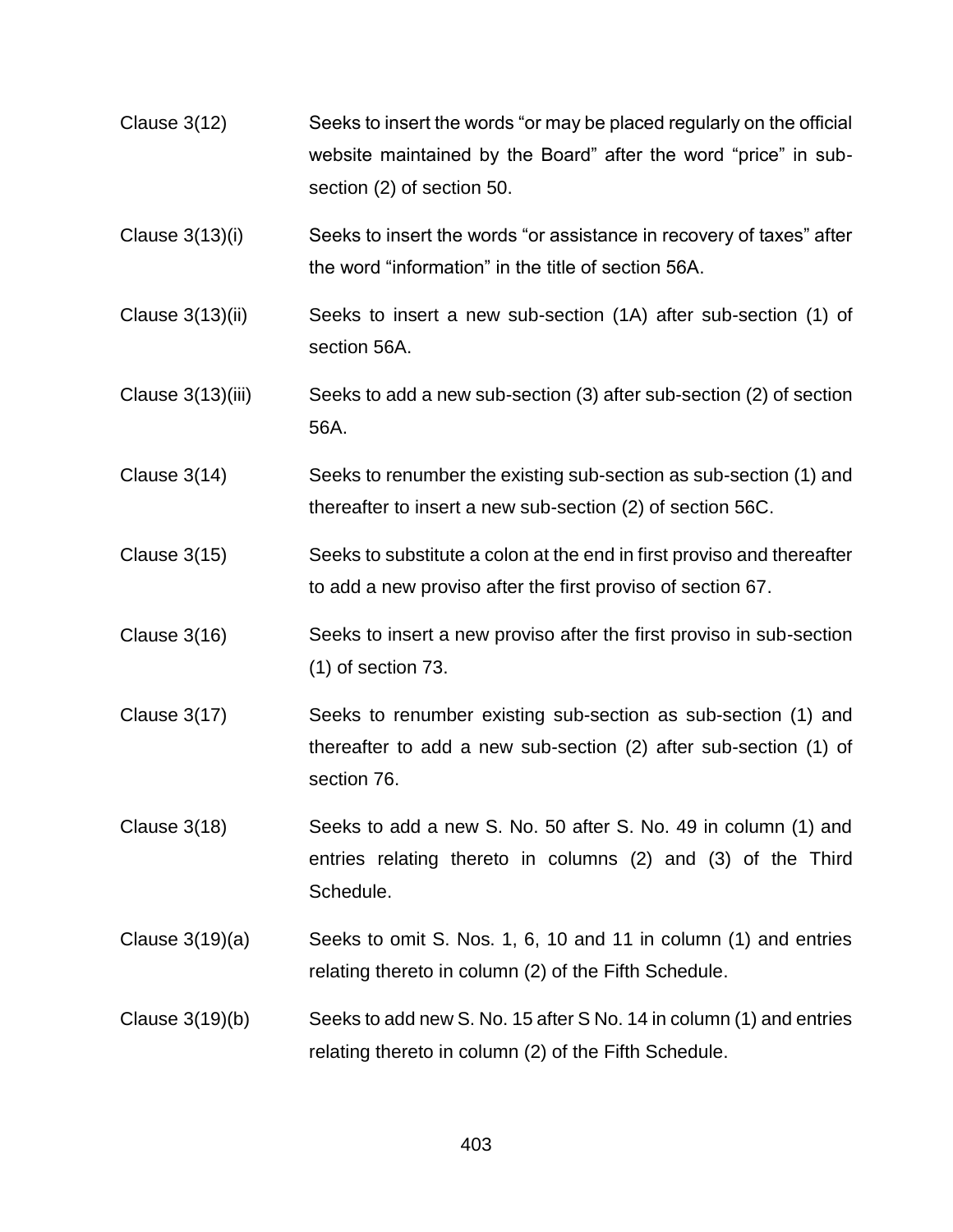- Clause 3(20)(a)(i) Seeks to omit S. Nos. 11, 19, 22, 24, 26, 27, 29, 29C, 73A, 74, 75, 76, 77, 78, 79, 80, 80, 82, 83, 84, 85, 91, 93, 101, 103, 106, 108, 115, 123, 124, 125, 128 and 153 in column (1) and entries relating thereto in columns (2) and (3) in Table-1 of the Sixth Schedule.
- Clause 3(20)(a)(ii)(a) Seeks to insert the words "art paper and printing paper after the word "g/m2" in column (2) in S. No. 137 in Table-1 of the Sixth Schedule.
- Clause 3(20)(a)(ii)(b) Seeks to insert the expression "",4810.1990, 4810.1910 and 4802.6990" after the figure "4802.5510" in column (3) in S. No. 137 in Table-1 of the Sixth Schedule.
- Clause 3(20)(a)(iii) Seeks to add new S. Nos. 157, 158, 159, 160, 161 and 162 after S. No. 156 in column (1) and entries relating thereto in columns (2) and (3) in Table-1 of the Sixth Schedule.
- Clause  $3(20)(b)(i)$  Seeks to omit S. Nos. 17, 19, 24 and 25 in column (1) and entries relating thereto in columns (2) and (3) in Table-II of the Sixth Schedule.
- Clause 3(20)(b)(ii) Seeks to add new S. Nos. 26, 27, 28, 29, 30, 31, 32, 33, 34, 35, 36, 37, 38, 39, 40, 41 and 42 after S. No. 25 in column (1) and entries relating thereto in columns (2) and (3) in Table-II of the Sixth Schedule.
- Clause 3(20)(c) Seeks to add a new Table after Table-3 of the Sixth Schedule.
- Clause 3(21)(a) Seeks to omit S. Nos. 1, 5, 6, 7, 8, 9, 10, 11, 14, 15, 19, 20, 22, 29, 45, 50, 51, 60, 61, 62, 63, 65 and 67 in column (1) in Table-I of the Eighth Schedule.
- Clause 3(21)(b)(i) Seeks to substitute the figure "90" with the figure "80" in column (4) against S. No. 56 in Table-1 of the Eighth Schedule.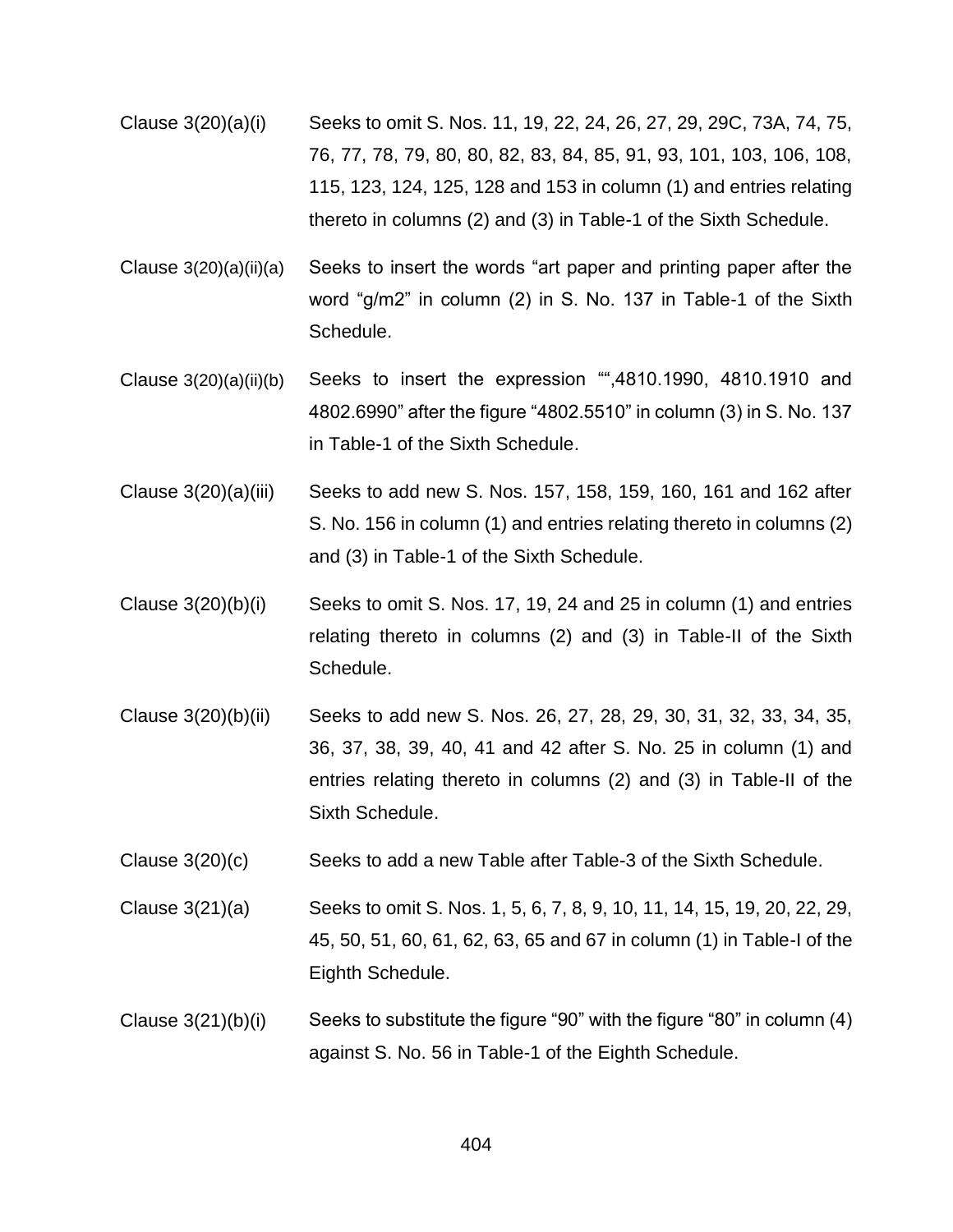- Clause 3(21)(b)(ii) Seeks to substitute the figure "90" with the figure "70" in column (5) against S. No. 56 in Table-1 of the Eighth Schedule.
- Clause 3(21)(c) Seeks to add a new S. Nos. 71, 72 and 73 in column (1) and entries relating thereto in columns (2), (3), (4) and (5) after S. No. 70 in column (1) in Table-1 of the Eighth Schedule.
- Clause 3(22) Seeks to add a proviso and explanation after the Table-I of the Ninth Schedule.
- Clause 3(23) Seeks to insert a new S. No. 7 after S. No. 6 in column (1) and entries relating thereto in columns (2), (3) and (4) in Table of the Eleventh Schedule.
- Clause  $3(24)$  Seeks to add clauses (xi), (xii), (xiii) and (xiv) after the clause (x) under Procedure and Conditions of Twelfth Schedule.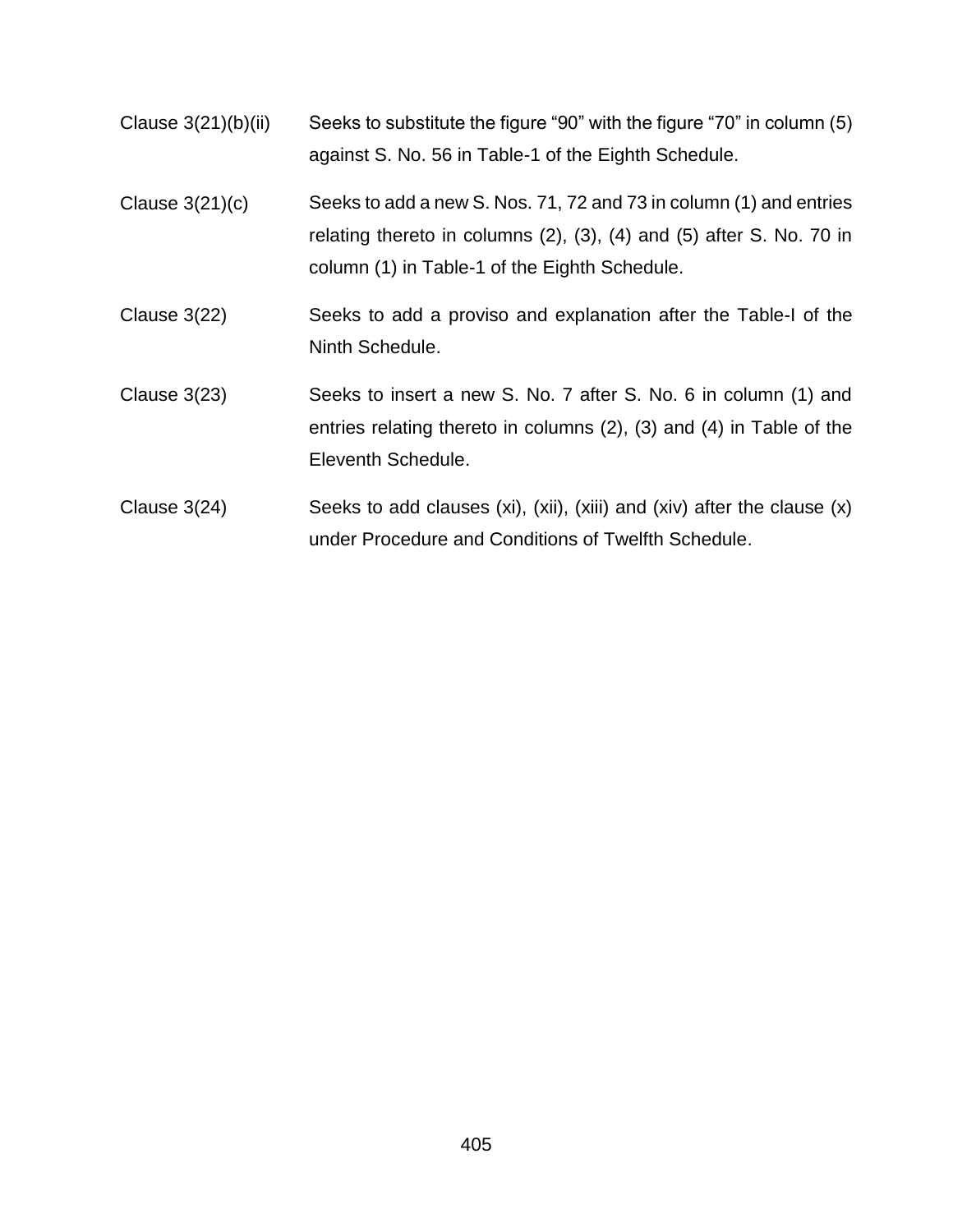# **ISLAMABAD CAPITAL TERRITORY (TAX ON SERVICES) ORDINANCE, 2001**

Clause 4(1) Seeks to insert a new sub-section (1A) after sub-section (1) of section 3.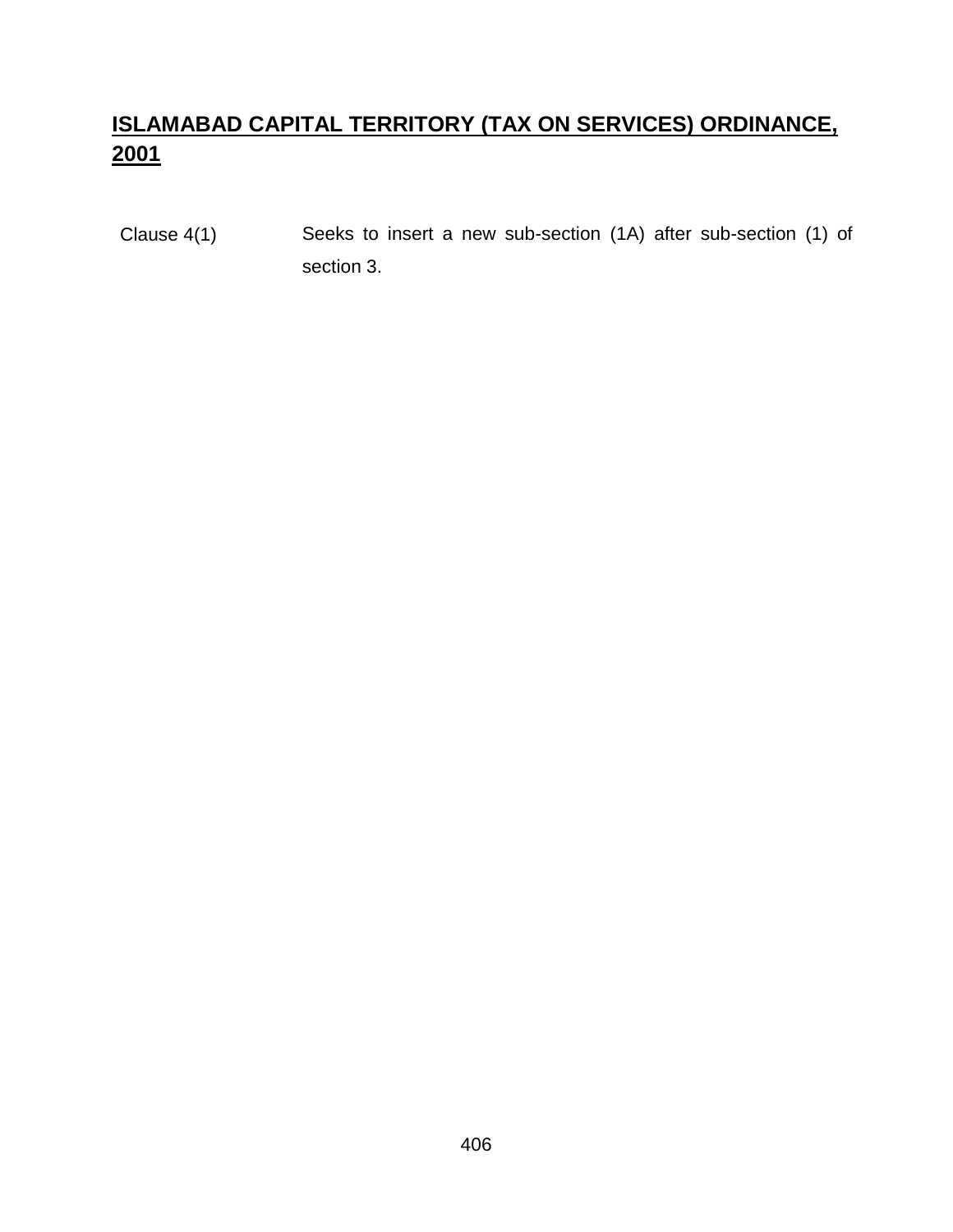# **INCOME TAX ORDINANCE, XLIX OF 2001**

| Clause $5(1)(A)$     | Seeks to make a technical correction by updating reference<br>regarding Companies Act, 2017.                                  |
|----------------------|-------------------------------------------------------------------------------------------------------------------------------|
| Clause $5(1)(B)$     | Seeks to define the term "Business Bank Account".                                                                             |
| Clause $5(1)(C)$     | Seeks to re-number clause (13AA) as (13AB) and define term<br>"concealment of income"                                         |
| Clause $5(1)(D)$     | Seeks to make a technical correction by updating reference<br>regarding Companies Act                                         |
| Clause $5(1)(E)$     | Seeks to make a technical correction by updating reference<br>regarding Companies Act                                         |
| Clause $5(1)(F)$     | Seeks to make technical correction.                                                                                           |
| Clause $5(1)(G)(a)$  | Seeks to make technical correction.                                                                                           |
| Clause $5(1)(G)(b)$  | Seeks to withdraw power of the Federal board of revenue to declare<br>and entity or sector as Industrial Undertaking.         |
| Clause $5(1)(G)$ (c) | Seeks to include "Telecommunication Companies operating under<br>the license of PTA" in definition of Industrial Undertaking. |
| Clause $5(1)(H)$     | Seeks to define IT and IT Enabled Services.                                                                                   |
| Clause $5(1)(l)$     | Seeks to make a technical correction by updating reference<br>regarding Companies Act, 2017.                                  |
| Clause $5(1)(J)$     | Seeks to make a technical correction by updating reference<br>regarding Companies Act, 2017.                                  |
| Clause $5(1)(K)$     | Seeks to make a technical correction by updating reference<br>regarding Companies Act, 2017.                                  |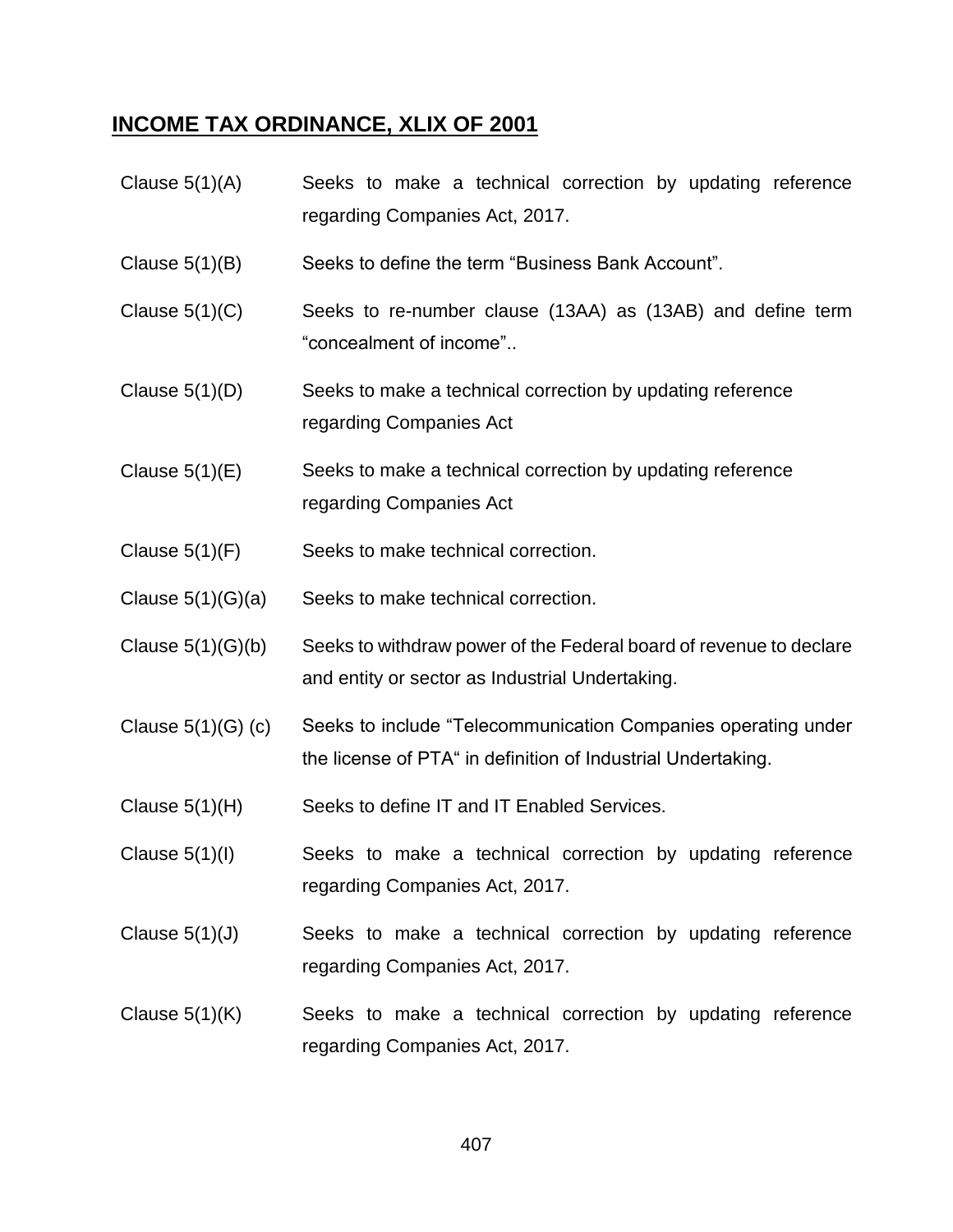- Clause 5(1)(L) Seeks to insert a new clause (59A) after clause (59) for defining Small and Medium Enterprises.
- Clause 5(1)(M) Seeks to streamline the definition of small company.
- Clause 5(1)(N) Seeks make a technical correction by substitute the expression "Board with the approval of Minister-In-charge" for the expression "Federal Government" in sub-clause (ii) of clause (62A).
- Clause 5(2) Seeks to reduce the scope of block taxation of interest income.
- Clause 5(3) Seeks to make technical correction through amendment of marginal note of section 8 to include 5AA, 7A, 7B, 7C and 7D.
- Clause 5(4) Seeks to add new explanation to clause (c) of sub-section (2) of section 12 for clarification of the expression "the allowance solely expended in the performance of employees' duty".
- Clause 5(5) Seeks to omit sub-section (6) and (7) to section 15 for changing fixed tax regime into normal tax regime under the Head Income from Property for AOPs and individuals.
- Clause 5(6) Seeks to streamline taxation of income from property under NTR.
- Clause 5(7) Seeks to nullify doctrine of mutuality.
- Clause 5(8) Seeks to make a technical correction to correct grammatical expression.
- Clause 5(9) Seeks to tax the capital gain on disposal of immoveable properties owned by businesses.
- Clause 5(10) Seeks to omit section 23A regarding first year allowance allowed to certain Industrial Undertakings.
- Clause 5(11) Seeks make a technical correction by updating reference of Companies Act, 2017.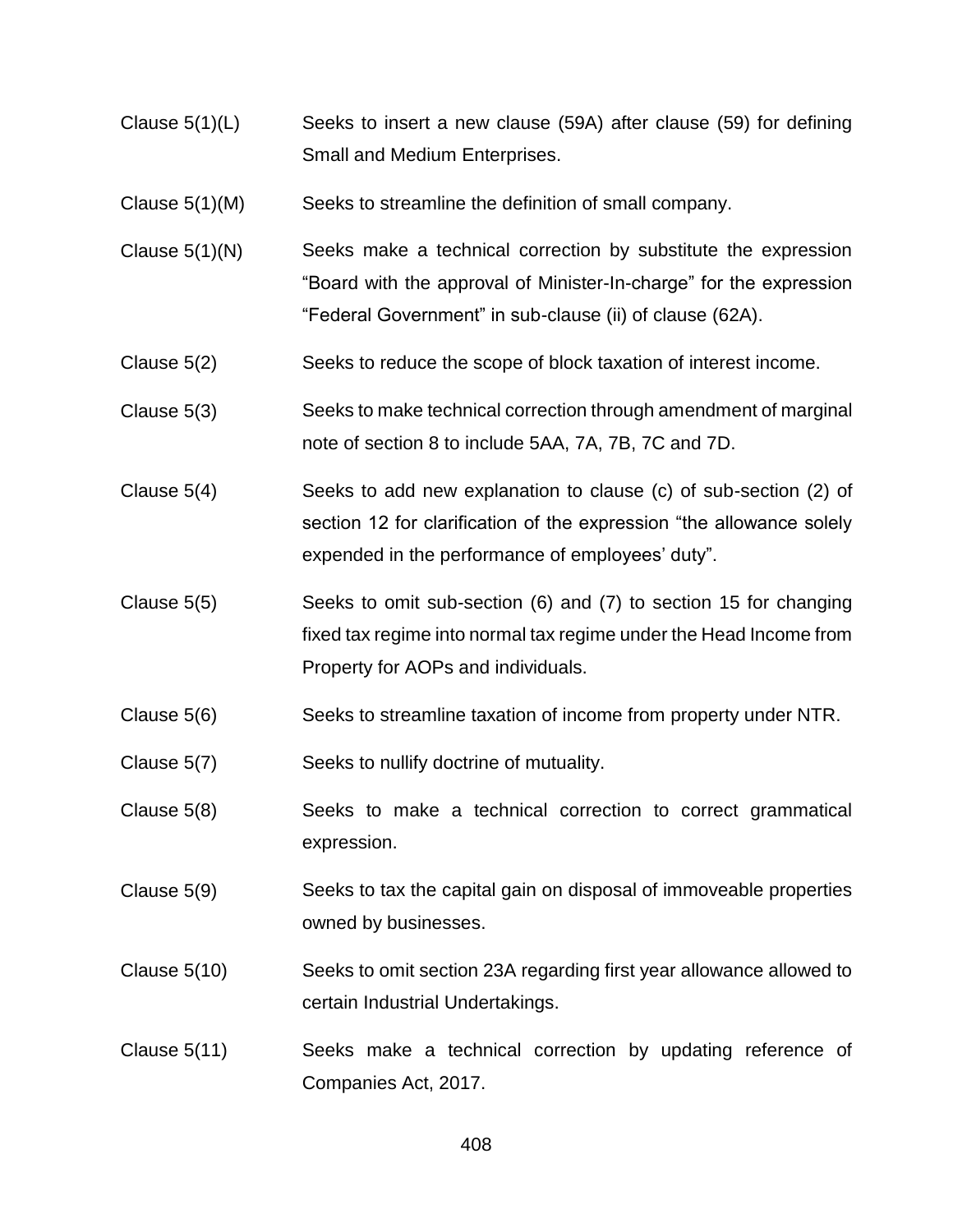- Clause 5(12) (a)(i) Seeks technical correction by omit the expression "and 3B".
- Clause 5(12) (a)(ii) Seeks to reduce scope of block taxation regarding capital gain on the disposal of immoveable property.
- Clause 5(12) (b) Seeks to make a technical correction by updating reference of Companies Act, 2017.
- Clause 5(12)( c ) Seeks to empower Commissioner to determine the cost of the asset received through gift which is a part of tax avoidance scheme.
- Clause 5(13) (a) Seeks to harmonize taxation provisions regarding disposal of asset under gift.
- Clause 5(13)(b) Seeks to make technical correction.
- Clause 5(14) Seeks to delegate powers of the Federal Government to the Federal Board of Revenue with the approval of Minister-in-Charge pursuant to the approval of ECC.
- Clause 5(15) Seeks to allow adjustment of loss against property income.
- Clause 5(16)(a) Seeks to make technical correction.
- Clause 5(16)(b) Seeks to make technical correction.
- Clause 5(17) Seeks to make a technical correction by updating reference of Companies Act, 2017.
- Clause 5(18)(a) Seeks to remove ambiguity regarding surrender of losses between holding or subsidiary companies.
- Clause 5(18)(b) Seeks to make a technical correction by updating reference of Companies Act, 2017.
- Clause 5(19)(a) Seeks to make payments made under provincial WWF laws as deductible allowance.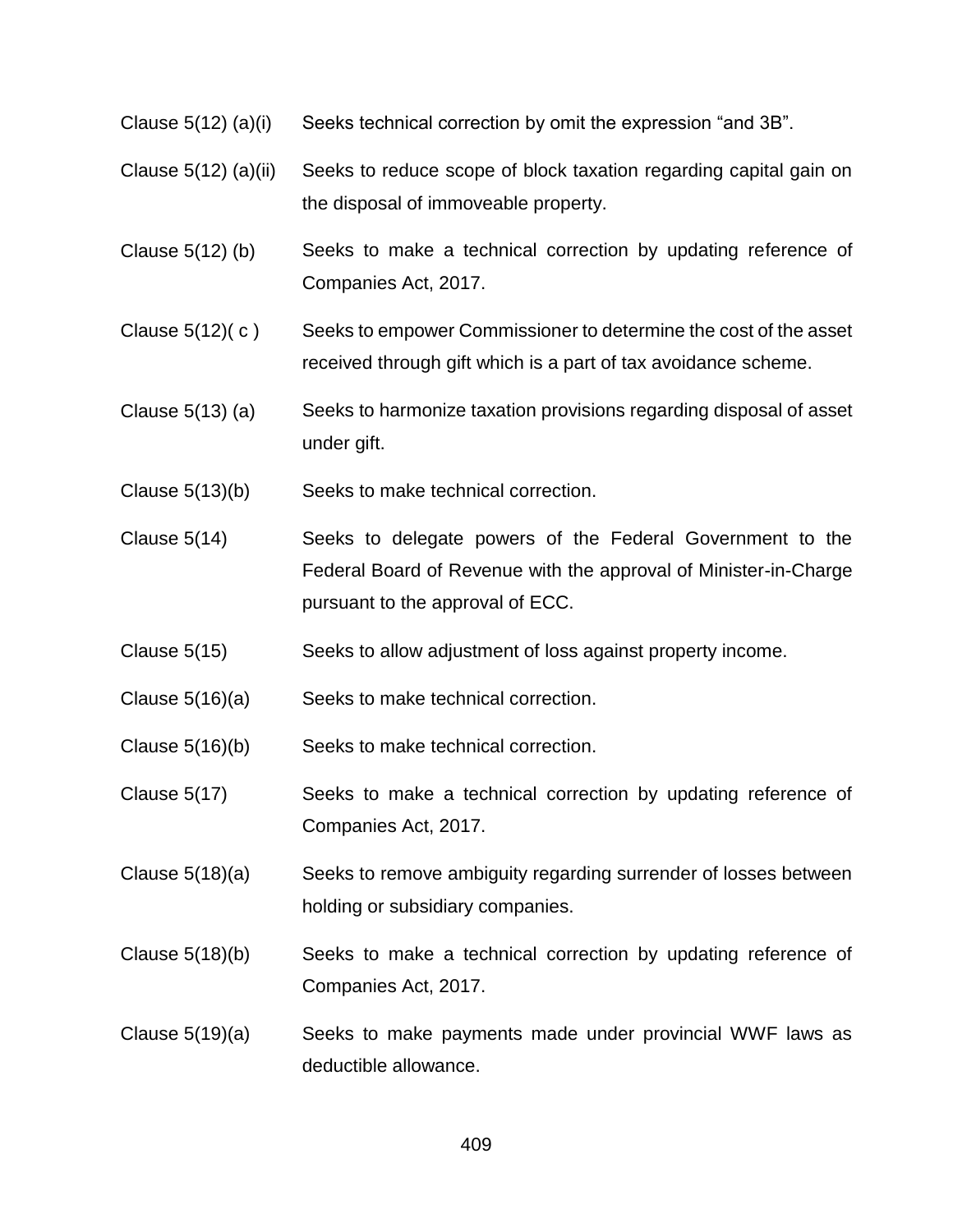- Clause 5(19)(b) Seeks to disallow allowance if not paid to federation by transprovincial organization in the light of judgment of the courts by adding proviso to the section 60A.
- Clause 5(20)(a) Seeks to make payments made under provincial WWF laws as deductible allowance.
- Clause 5(20)(b) Seeks to disallow allowance if not paid to federation by transprovincial organization in the light of judgment of the courts by adding proviso to the section 60B.
- Clause 5(21) Seeks to streamline tax credit for donations to charitable organizations.
- Clause 5(22) Seeks to make a technical correction by updating reference of Companies Act, 2017.
- Clause 5(23) Seeks to withdraw tax credit for employing fresh graduates.
- Clause 5(24) Seeks to allow tax credit on installation of point of sale machine.
- Clause 5(25) Seeks to withdraw tax credit for enlistment in any registered stock exchange in Pakistan.

Seeks to withdraw tax credit for newly establish industrial undertaking.

Clause 5(26) Seeks to shift startups, coal mining projects, exporters of IT and IT enabled Services to tax credit regime from exemption regime by adding add new section 65F.

Seeks to allow tax credit for Greenfield Industrial Undertakings.

Clause 5(27) Seeks to extend application of non-recognition rule to non-resident recipients regarding disposal of assets under transactions through gift, inheritance or agreement to live apart.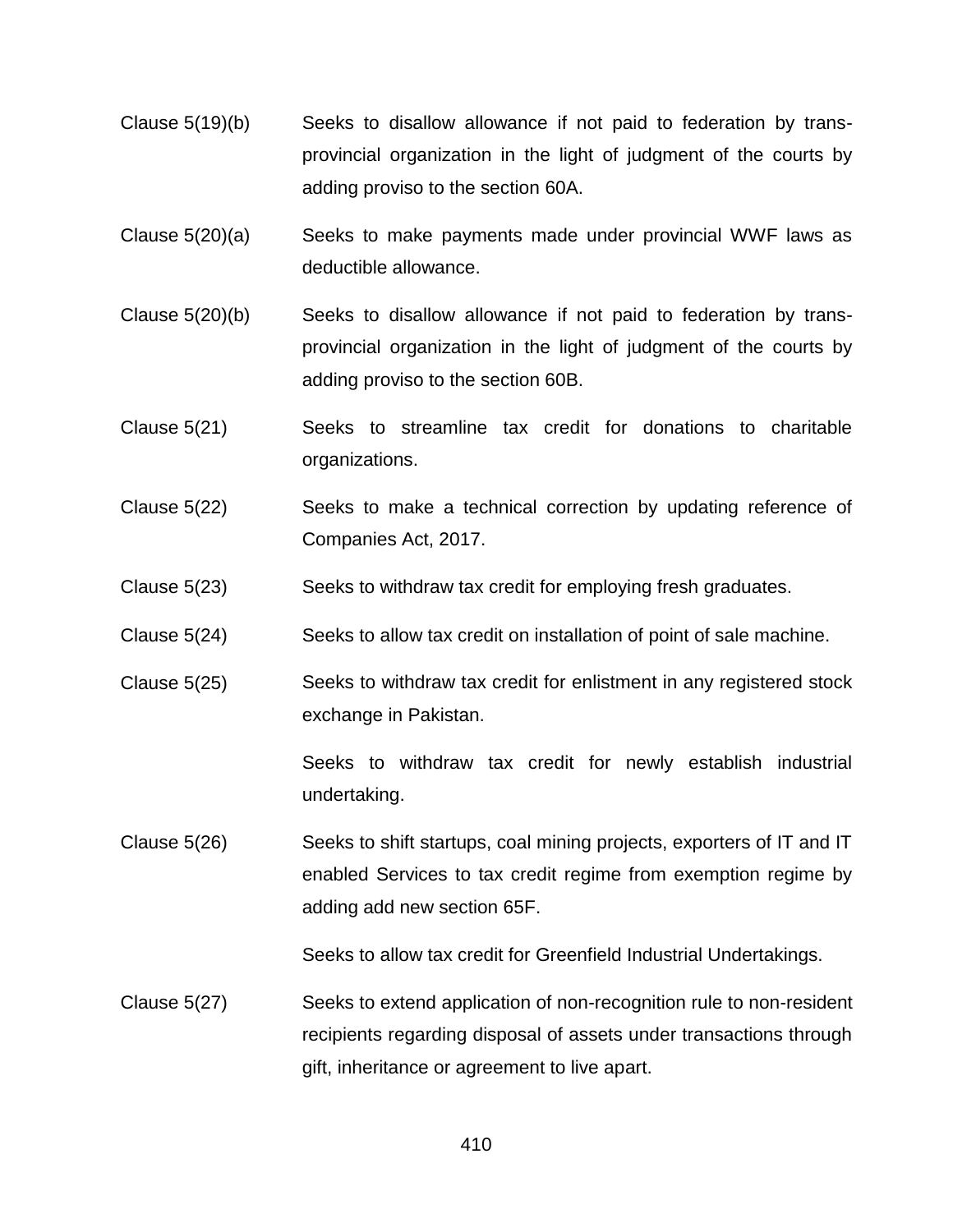- Clause 5(28) Seeks to make a technical correction by updating reference of Companies Act, 2017.
- Clause 5(29) Seeks to delegate power of the Federal Government to the Federal Board of Revenue with the approval of the Minister-In-Charge.
- Clause 5(30) Seeks to delegate power of the Federal Government to the Federal Board of Revenue with the approval of the Minister-In-Charge.
- Clause 5(31) Seeks to delegate power of the Federal Government to the Federal Board of Revenue with the approval of Minister-In-Charge.
- Clause 5(32) Seeks to streamline tax credit to certain organizations including NPOs, Trusts or Welfare Institutions.
- Clause 5(33) Seeks to extend timelines to avail tax benefits introduced vide section 100D to Builders and Developers.
- Clause 5(34) Seeks to introduce special procedure for Small and Medium Enterprises in accordance with the rules in Fourteenth Schedule.
- Clause 5(35) Seeks to provide enabling legal provisions for assistance in recovery of tax on the request of foreign jurisdictions.
- Clause 5(36) Seeks to eliminate requirement of issuance of separate notice under section 111 in concealment cases where the same has been confronted under notice for amendment of assessment.
- Clause 5(37)(a) Seeks to enhance the threshold of individuals and AOPs for chargeability of minimum tax on turnover.
- Clause 5(37)(b) Seeks to clarify the definition of turnover for charging minimum tax.
- Clause 5(37)(c) Seeks to allow carrying forward of minimum tax for adjustment in subsequently years in cases of loss.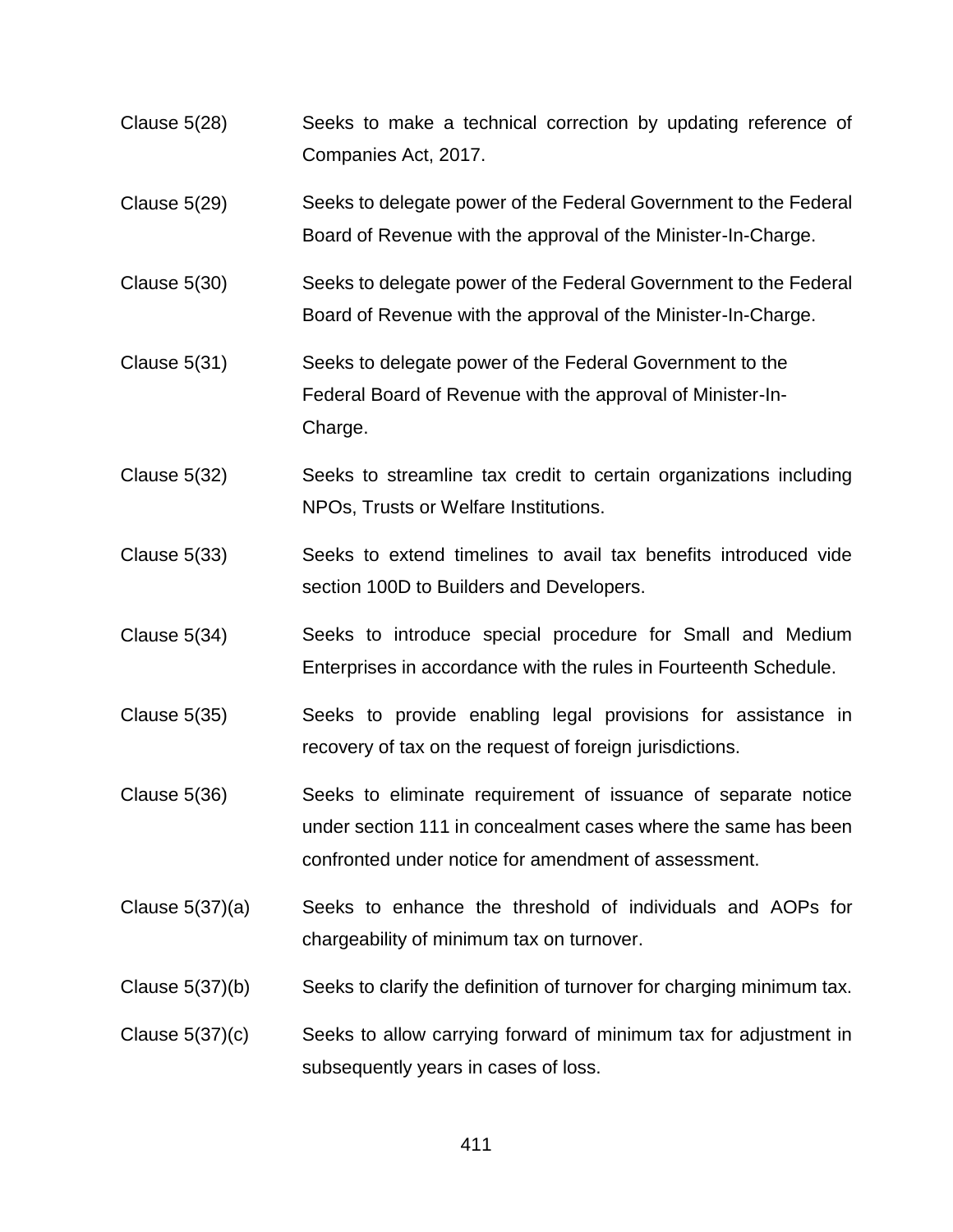- Clause 5(38)(a) Seeks to make technical corrections.
- Clause 5(38)(b) Seek to remove time limit for Commissioner to issue notice for furnishing of return to persons having foreign income or foreign assets.
- Clause 5(38)(c) Seeks to authorize Commissioner waive off the condition of filing revised audited accounts.
- Clause 5(39) Seeks to omit section 114A requiring taxpayers to regularly update profile.
- Clause 5(40) Seeks to empower Board to notify date for the applicability of provisions regarding system based issuance of notice for automated adjustments in the return of income.
- Clause 5(41)(a) Seeks to withdrawal power of tax authorities to conduct inquiries under section 122(5A).
- Clause 5(41)(b) Seeks to prescribe time limit to dispose show cause notices for amendment of assessment.
- Clause 5(42) Seeks to prescribe time limit to complete proceedings in pursuant to the order of the Commissioner.
- Clause 5(43)(a) Seeks to make technical correction by removing repetitive clauses.
- Clause 5(43)(b) Seeks to provide enabling legal provisions for electronic filing of appeals.
- Clause 5(44) Seeks to make technical correction by replacing Regional Commissioner with Chief Commissioner.
- Clause 5(45)(a)(i) Seek to allow taxpayers against whom criminal proceeding has been initiated to avail alternate dispute resolution mechanism.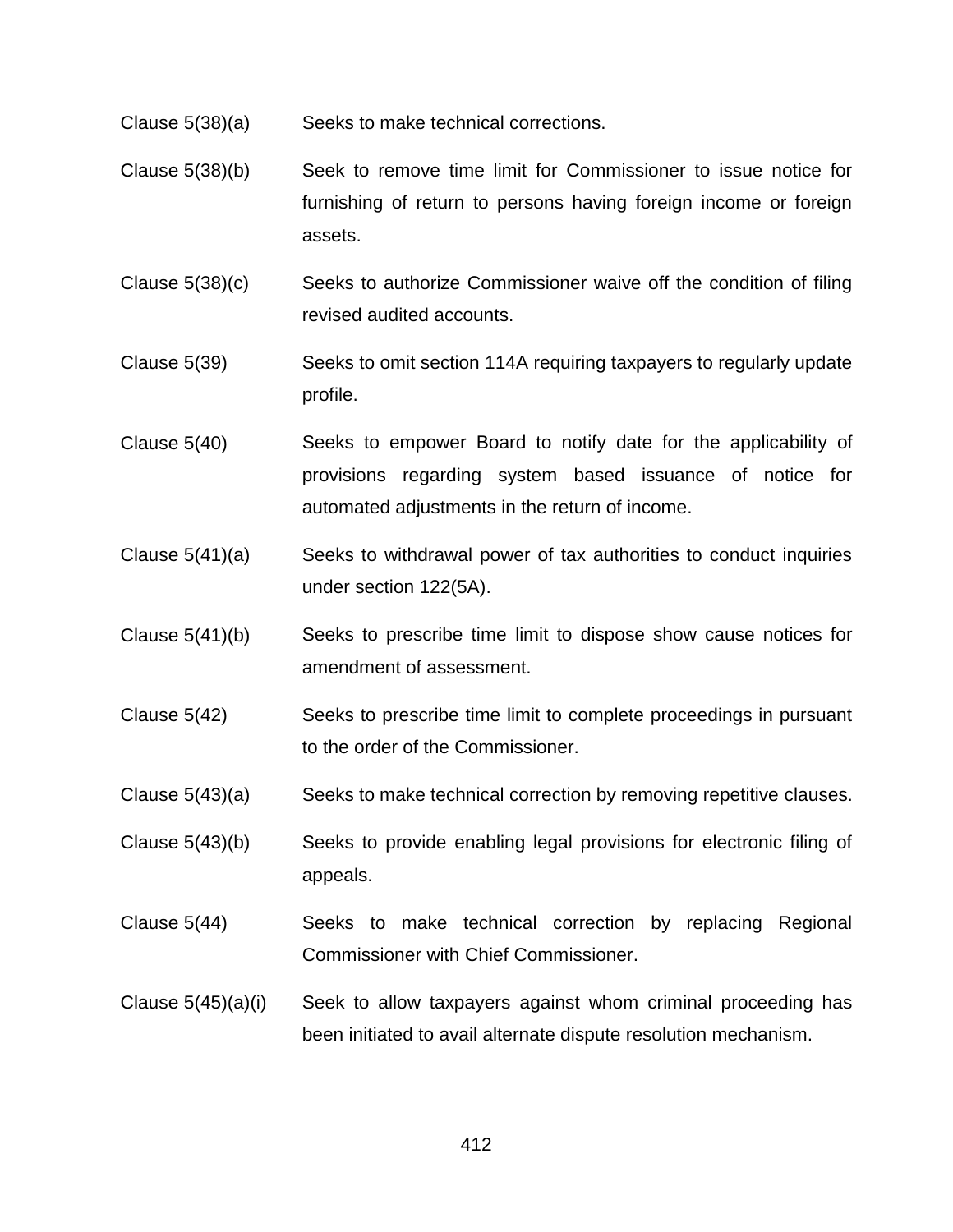- Clause 5(45)(a)(ii) Seeks to expand the scope of alternate dispute resolution mechanism in cases of mixed question of law and fact.
- Clause 5(45)(b) Seeks to require taxpayer to file initial proposal for dispute resolution.
- Clause  $5(45)(c)$  Seeks to reduce time limit from 60 days to 30 days to constitute Alternate Dispute Resolution Committee.
- Clause 5(45)(d) Seeks to reduce time limit from 120 days to 60 days for decision by ADRC.
- Clause 5(45)(e) Seeks to grant stay of recovery of demand till decision or dissolution of ADRC committee whichever is earlier.
- Clause 5(45)(f) Seeks to re-constitute second committee on failure to decide the matter by first ADRC committee.
- Clause  $5(45)(g)$  Seeks to provide enabling mechanism for the working of the Second ADRC Committee.
- Clause 5(46)(a) Seeks to make tax demand immediately payable in case of appeal effect orders.
- Clause 5(46)(b) Seeks to make a technical correction by updating reference of Companies Act, 2017.
- Clause 5(47) Seeks to provide enabling legal mechanism for the recovery of tax demand on request of foreign jurisdiction.
- Clause 5(48) Seeks to withdraw the power of the Commissioner to reject the estimation of advance tax.
- Clause 5(49) Seeks to merge provisions regarding collection of tax on cash dividend and dividend in specie.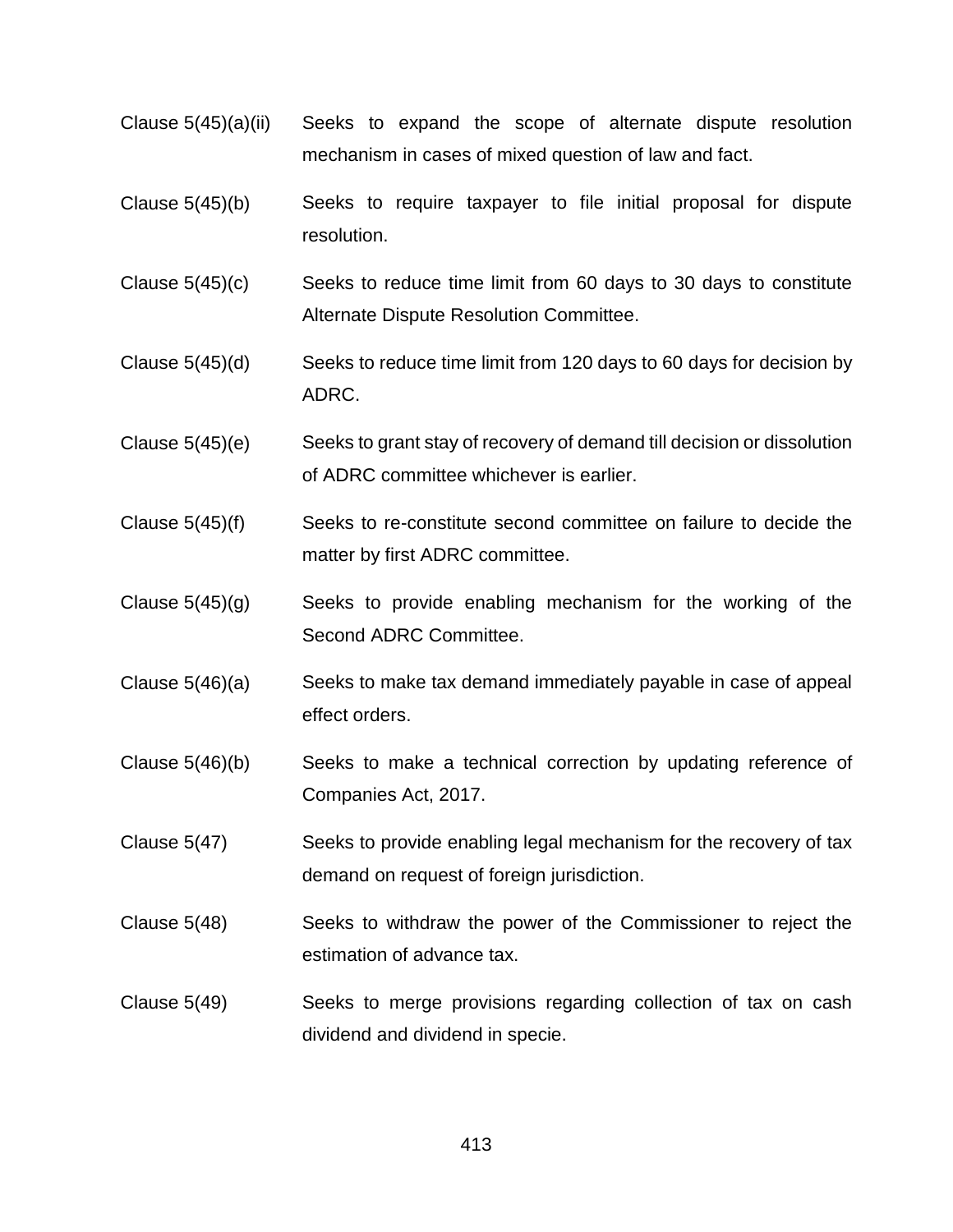- Clause 5(50) Seeks to omit separate legal provision for deduction of tax on profit on debt from sukuk holders.
- Clause 5(51) Seeks to merge provisions regarding withholding taxes on profit on debt on sukuks with general provisions regarding profit on debt.
- Clause 5(52)(a) Seeks to merge withholding tax provisions regarding non-residents.
- Clause 5(52)(b) Seeks to provide concessional rates on capital gain arising on the disposal of debt instruments to non-residents through specified accounts. It also provides for merger of provisions regarding withholding of taxes on profit on sukuks to non-resident sukuk holders with general provisions applicable to non-residents.

Seeks to merge provisions regarding withholding taxes on profit on debt on sukuks to non-resident sukuk holder with general provisions of withholding provisions applicable to non-residents.

Seeks to streamline taxation of non-residents under FTR on certain transactions.

- Clause 5(53) Seeks to omit separate legal provision for deduction of tax on payment for foreign produced commercial.
- Clause 5(54) Seeks to provide mechanism for automated issuance of exemption certificates to corporate entities if application is not disposed off by the Commissioner within fifteen days.
- Clause 5(55) Seek to omit withholding tax provision on payment of royalty to resident persons.
- Clause 5(56) Seeks to introduce legal framework for charging tax on exports of services.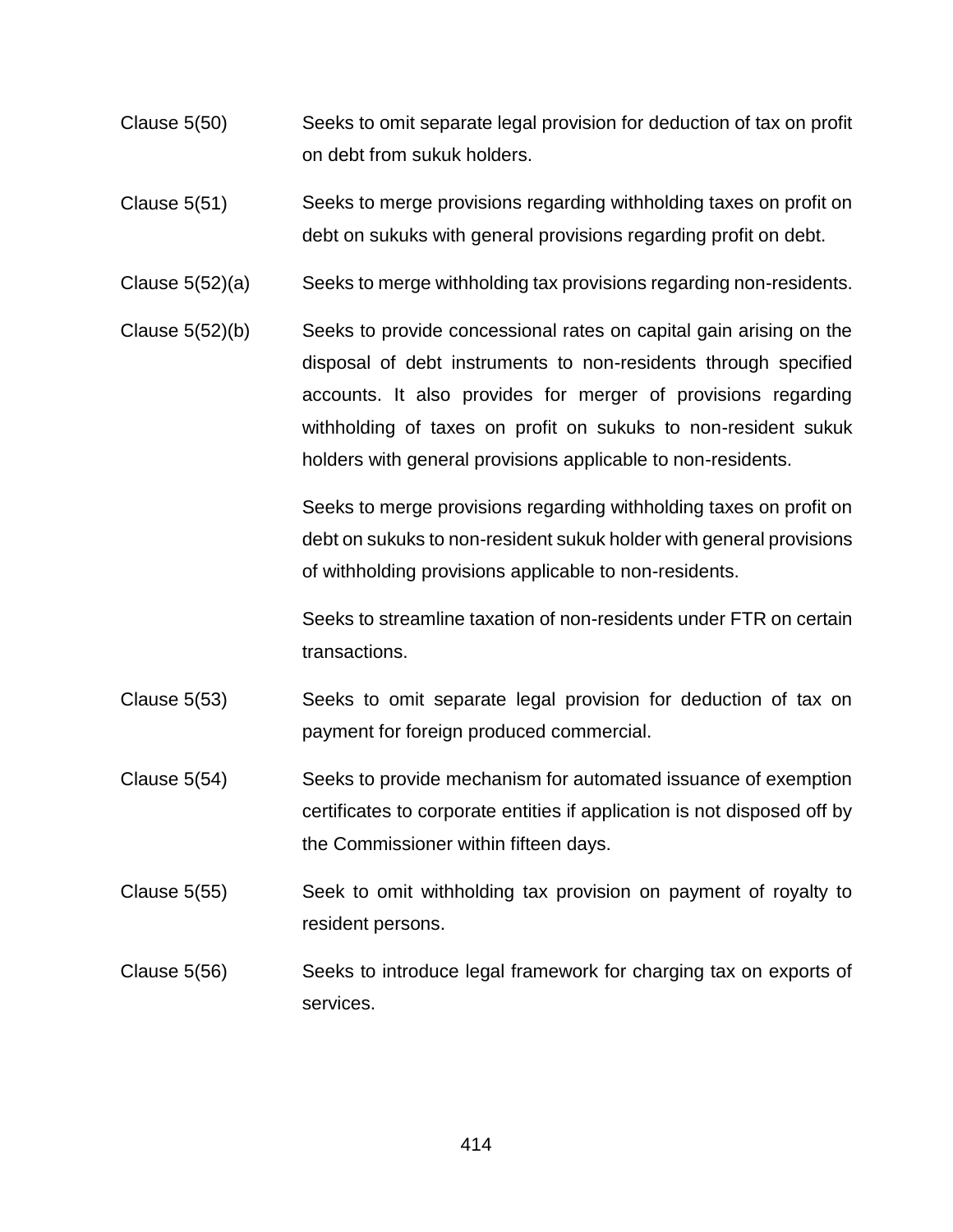- Clause 5(57) Seeks to make enabling provision regarding withholding of tax on rental income of owner of the property and sub-lessee of the property.
- Clause 5(58)(a) Seeks to insert enabling provisions for issuance of exemption certificate where income of taxpayer is subject to 100% tax credit.
- Clause 5(58)(b) Seeks to provide mechanism for automated issuance of exemption certificates to corporate entities if application is not disposed off by the Commissioner within fifteen days.
- Clause 5(59) Seeks to streamline mechanism of monitoring of withholding of taxes by requiring taxpayers to file annual statement along with reconciliation statement.
- Clause 5(60) Seeks to align final tax regime for export of services.
- Clause 5(61) Seeks to align final tax regime for export of services.
- Clause 5(62) Seeks to introduce mechanism electronic processing and electronic issuance of refund by the Board.
- Clause 5(63) Seeks to rationalize penalty regime.
- Clause 5(64) Seeks to make technical correction regarding omitted sections.
- Clause 5(65) Seeks to define non declaration of bank account as an offence under the Ordinance.
- Clause 5(66) Seeks to make technical correction regarding omitted sections.
- Clause 5(67) Seeks to harmonize investigation and prosecution procedure under domestic tax laws.
- Clause 5(68) Seeks to delegate power of Federal Government to Federal Board of Revenue with the approval of Federal-Minister-Incharge.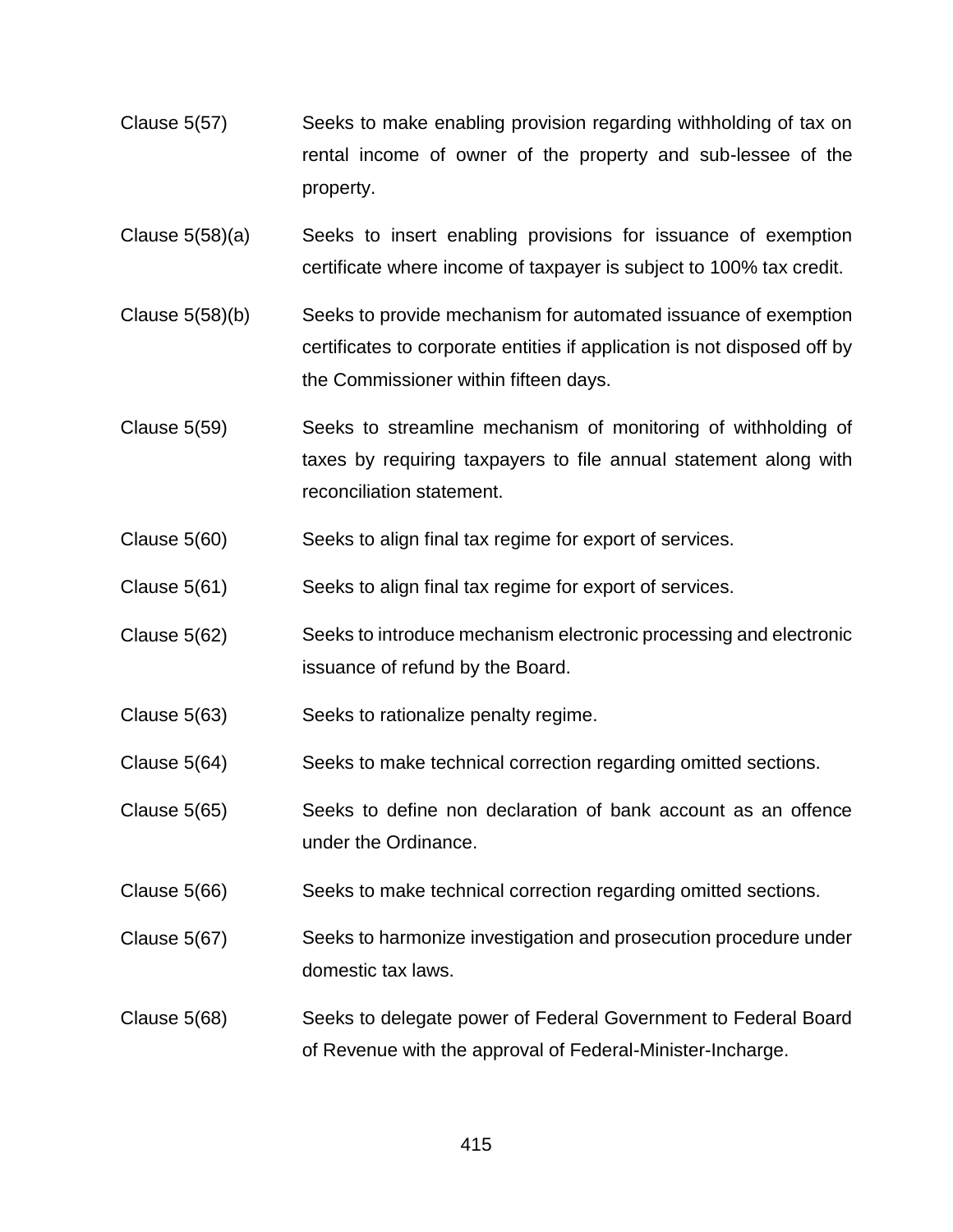- Clause 5(69) Seeks a technical correction to substitute the word Chief Commissioner Inland Revenue for the word Regional Commissioner.
- Clause 5(70) Seeks to make a technical correction by updating reference of Companies Act, 2017.
- Clause 5(71) Seeks to make technical correction regarding fees and service charges collected by FBR.
- Clause 5(72) Seeks to make a technical correction by updating reference of Companies Act, 2017.
- Clause 5(73) Seeks to provide enabling mechanism for admissibility of recording of e-hearing as evidence.
- Clause 5(74) Seeks to establish directorate general of compliance risk management in FBR.
- Clause 5(75) Seeks to omit withholding tax provisions on cash withdrawals.

Seeks to omit withholding tax on the issuance of banking instruments.

- Clause 5(76) Seeks to curb "on" money on vehicles by imposing collection of tax at the time of registration.
- Clause 5(77) Seeks to extend the definition of withholding agents for payment on brokerage and commission.
- Clause 5(78) Seeks to omit withholding tax provisions regarding transactions on stock exchange.

Seeks to omit withholding tax provisions regarding margin financing.

Clause 5(79) Seeks to omit withholding tax provisions regarding CNG Stations.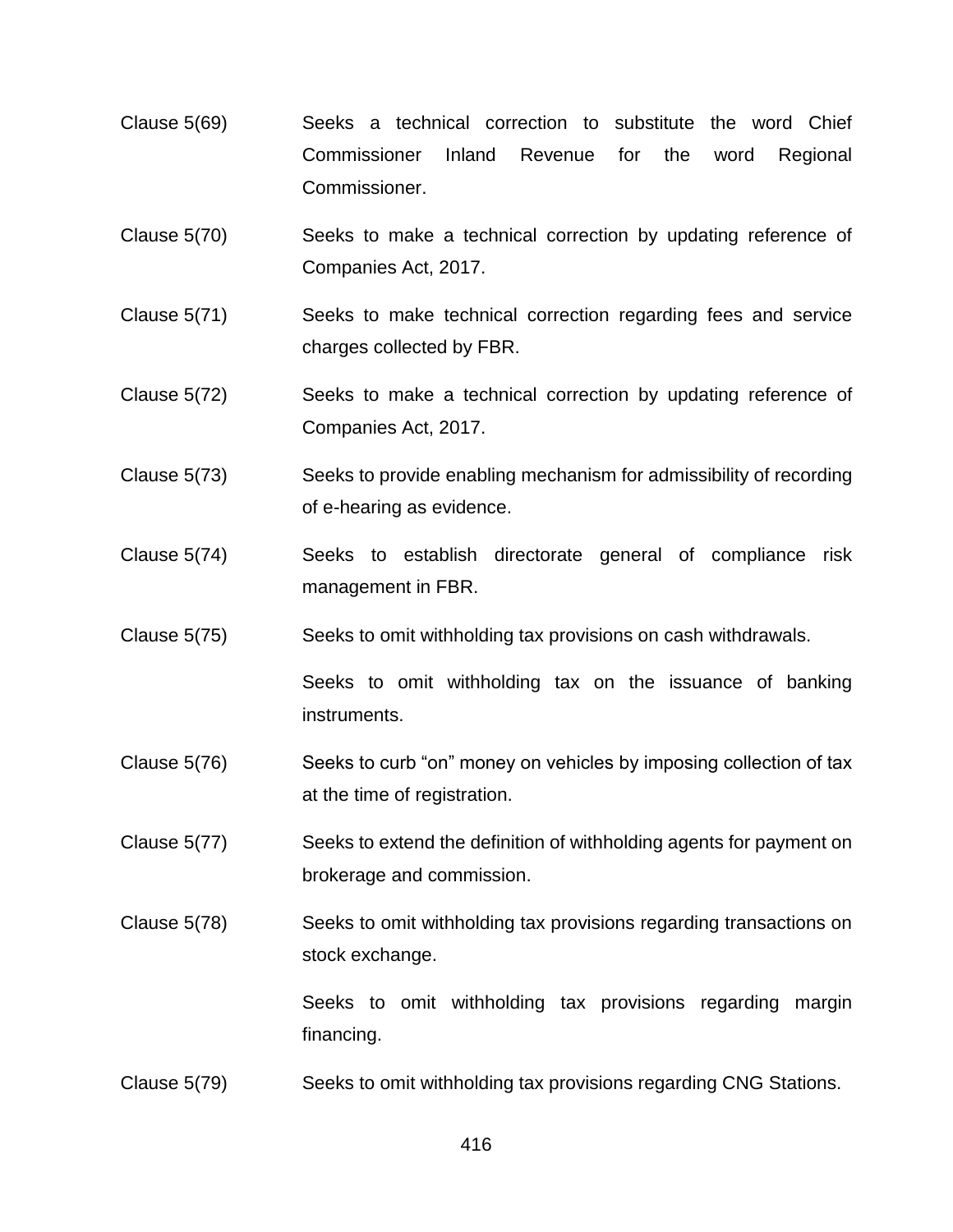Clause 5(80) Seeks to merge withholding tax provisions regarding electricity consumption by industrial or commercial or domestic consumers.

> Seeks to limit the withholding tax provisions regarding domestic electricity consumption to non ATL domestic consumers.

> Seeks to streamline issuance of exemption certificate and discharging of advance tax liabilities regarding tax on electricity consumption.

- Clause 5(81) Seeks to streamline withholding tax provision regarding electricity consumption by merging section 235 and 235A.
- Clause 5(82) Seeks to make technical correction.
- Clause 5(83) Seeks to omit withholding tax provision regarding domestic air travel.
- Clause 5(84)(a) Seeks to streamline scope of collection agent on transactions relating to the transfer of property.
- Clause 5(84)(b) Seeks to facilitate Roshan Digital Account Holders by declaring tax collected on the sale of property as final tax which was purchased by making payment through Roshan Digital Account.
- Clause 5(85) Seeks to extend the scope of collection of tax from distributors, dealers, sub-dealers, wholesalers of specified sectors.
- Clause 5(86) Seeks to extend the scope of collection of tax from retailers of specified sectors.
- Clause 5(87) Seeks to omit withholding tax provisions regarding certain petroleum products.
- Clause 5(88)(a) Seeks to streamline scope of collection agent on transactions relating to the transfer of property.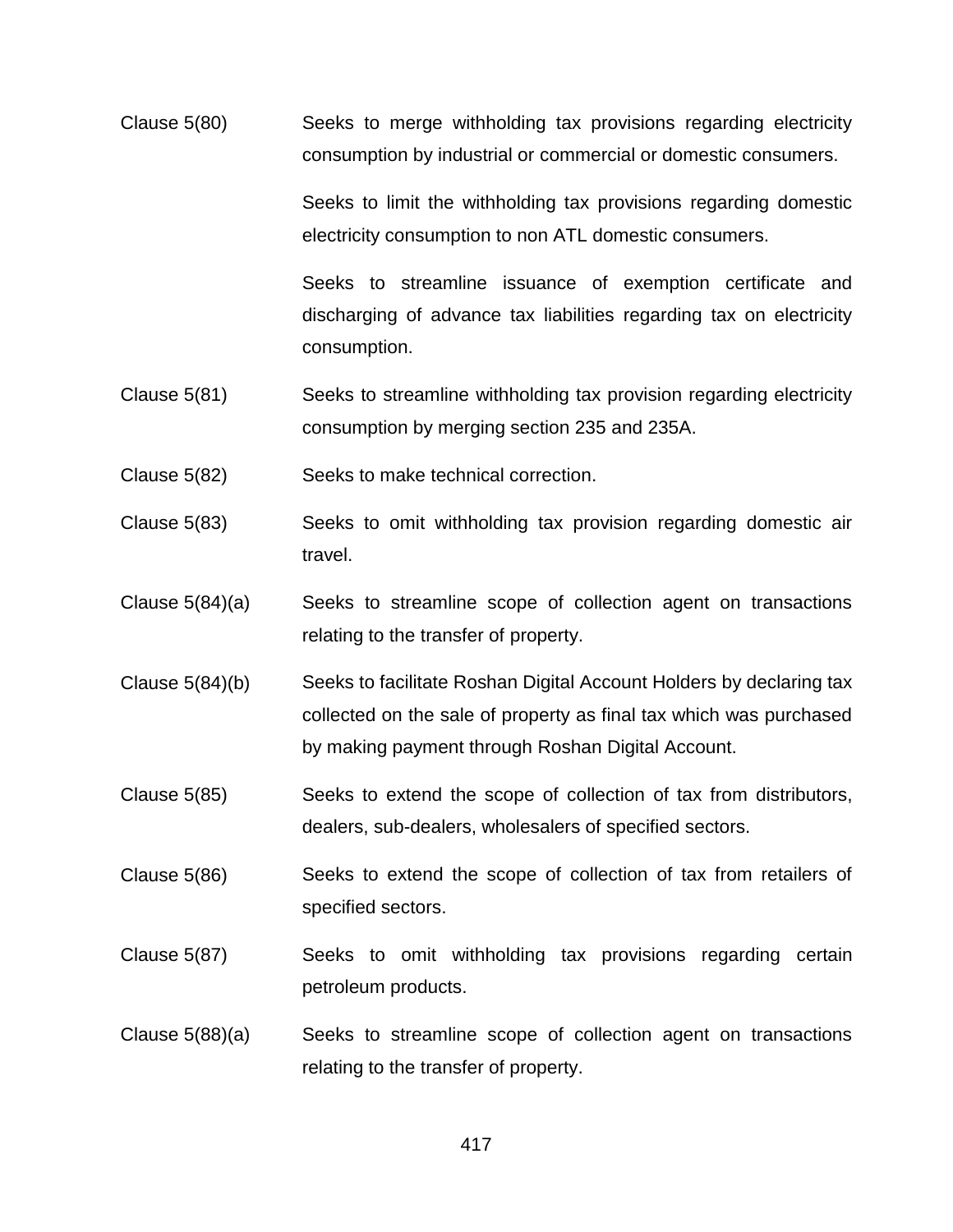- Clause 5(88)(b) Seeks to facilitate Roshan Digital Account Holders by declaring tax collected on the purchase of property as final tax if property is purchased by making payment through Roshan Digital Account.
- Clause 5(88)(c) Seeks to facilitate buyers of property on installments.
- Clause 5(89) Seeks to omit withholding tax provisions regarding international air travel.
- Clause 5(90) Seeks to omit withholding tax provisions other than through cash.
- Clause 5(91) Seeks to streamline withholding tax provision regarding dividend by merging section 150.
- Clause 5(92) Seeks to omit withholding tax provision regarding extraction of minerals.
- Clause 5(93) Seeks to omit withholding tax provision regarding international transactions through debit, credit and prepaid cards.
- Clause 5(94) Seeks to introduce grandfather clause to eliminate confusion regarding the applicability of repealed provisions through Tax Laws (Second) Amendment Ordinance, 2021.
- Clause 5(95)(A)(a) Seeks to prescribe rate of super tax on banking companies for tax year 2021 onwards.
- Clause 5(95)(A)(b) Seeks to amend Division IIIA of Part I of First Schedule to prescribe rates for profit on debt.
- Clause 5(95)(A)(c) Seeks to omit Division to align rate charging section with the withholding section changing fixed/scheduled tax regime in to normal tax regime for taxation of income under the head income property.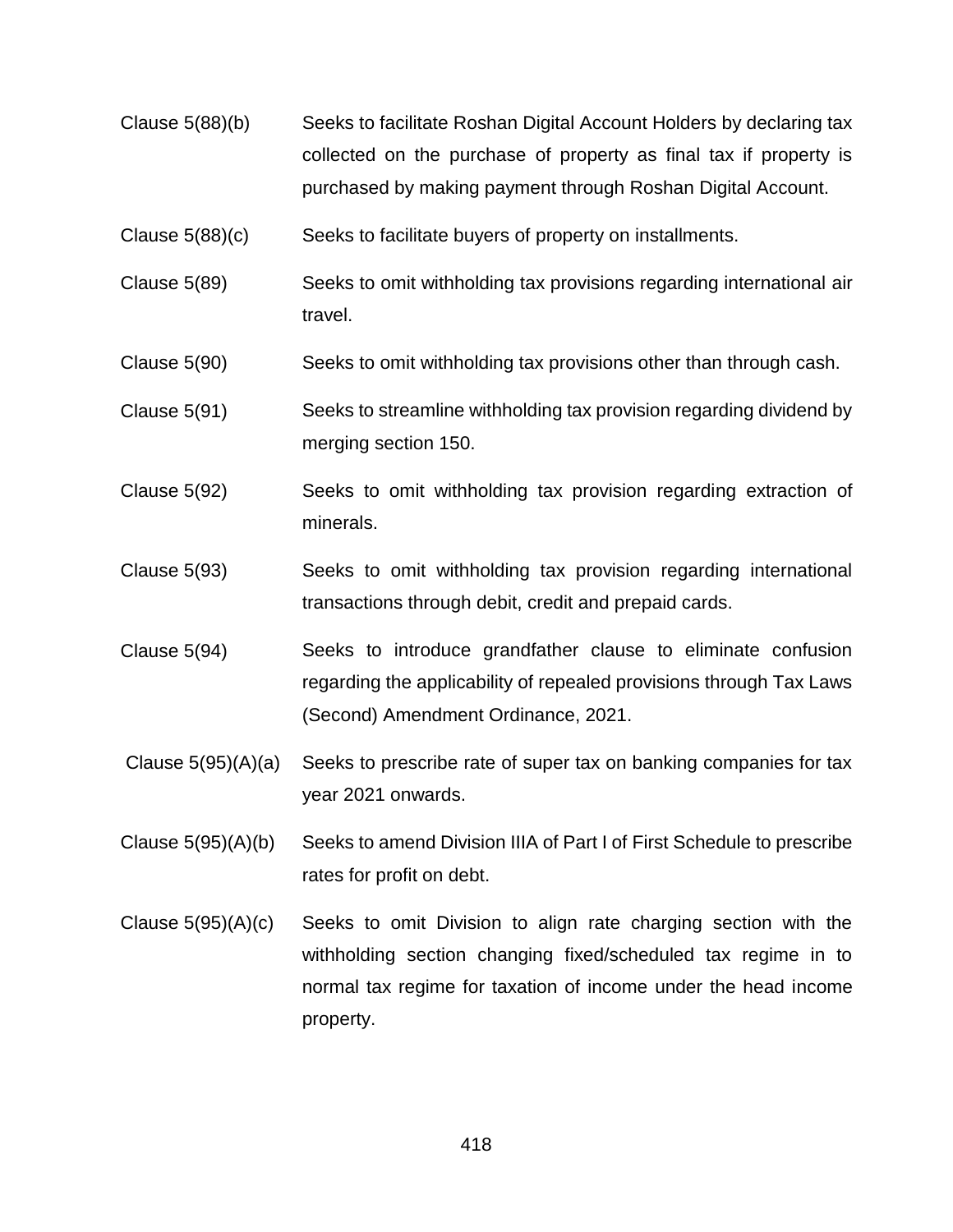- Clause  $5(95)(A)(d)(i)$  Seeks to restrict rate of capital gain tax  $@$  15% for tax year 2020 and 2021.
- Clause 5(95)(A)(d)(ii) Seeks to reduce capital gain tax to 12.5% from existing 15% for tax year 2022 and onwards.
- Clause 5(95)(A)(e) Seeks to prescribe tax rate on capital gain on disposal of immoveable properties in line with changes in section 37(1A)
- Clause 5(95)(A)(f) Seeks to prescribe tax rate for chargeability of minimum tax on turnover under section 113.
- Clause 5(95)(B) Seek to prescribe tax rate on import of CKD kits of electric vehicles
- Clause 5(95)(C)(a) Seeks to omit reference to 236S in Division I Part III of First Schedule to align the rate of withholding section in respect of Dividend.
- Clause  $5(95)(C)(b)$  Seeks to streamline withholding tax on profit on debt.
- Clause  $5(95)(C)(c)$  Seeks to omit reference of section to align the withholding tax rate on profit on debt.
- Clause 5(95)(C)(d) Seeks to prescribe rate for capital gain on disposal of debt instruments by non residents through specified accounts.
- Clause 5(95)(C)(e) Seeks to include certain services like oil field, telecommunication, warehousing, collateral management services and travel and tour services in scope of reduced withholding tax rate.
- Clause 5(95)(C)(f) Seek to omit Division IIIB subsequent to deletion of section 153B.
- Clause  $5(95)(C)(g)$  Seeks to insert tax rate under newly inserted section 154A for receipt on export of services.
- Clause 5(95)(C)(h) Seek to introduce new rate of tax under section 155.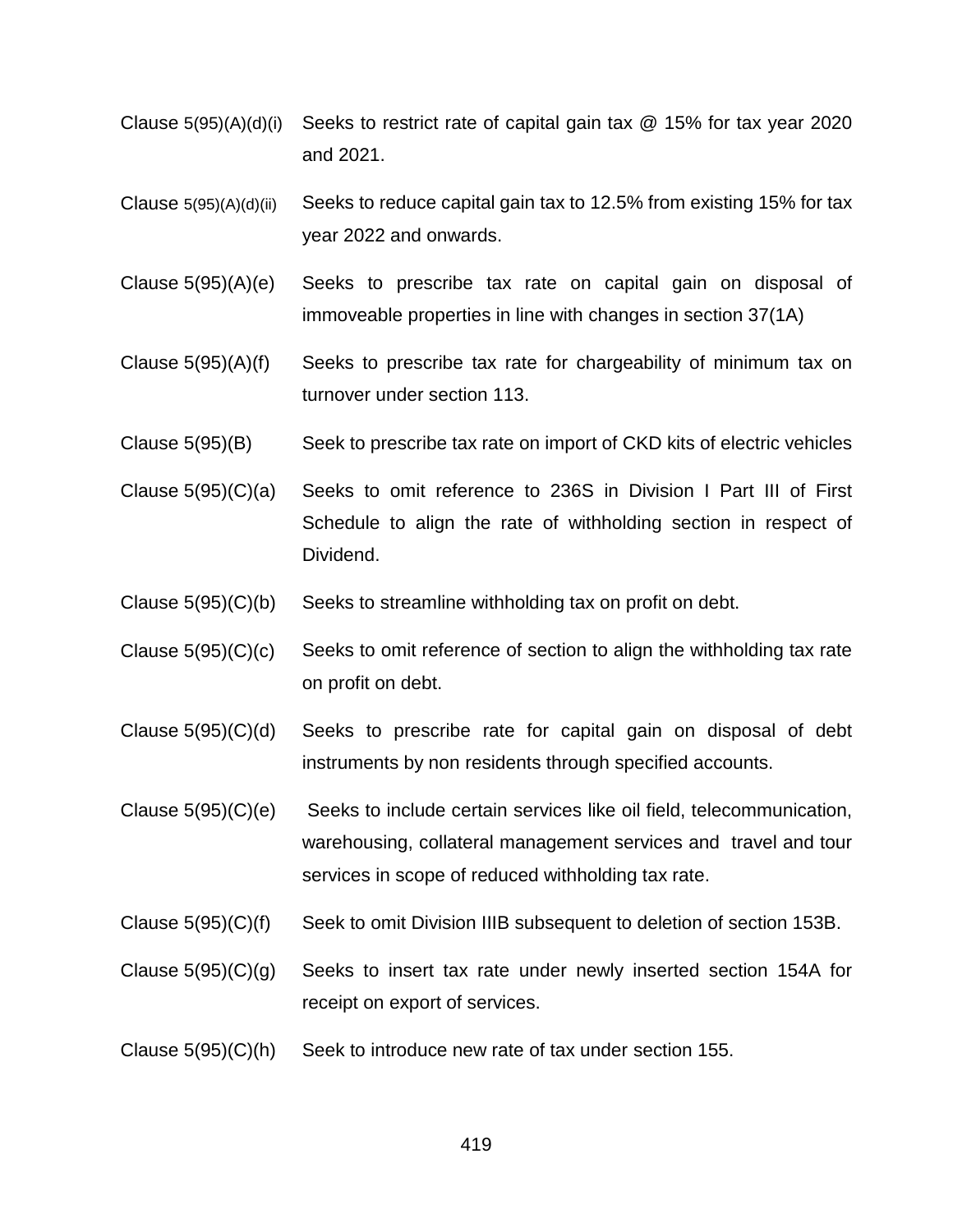- Clause 5(95)(C)(i) Seek to omit Division VIB subsequent to deletion of section 234A.
- Clause 5(95)(D)(a) Seeks to omit Divisions IIA and IIB of Part IV of First Schedule subsequent to deletion of sections 233A and 233AA respectively.
- Clause 5(95)(D)(b) Seeks substitution of Division IV of Part IV of First Schedule for change of tax rate for collection of advance tax rate from commercial, industrial or domestic consumers of electricity.
- Clause 5(95)(D)(c) Seeks to reduce withholding tax rates from 12.5% to 10% for tax year 2022 and 8% for onward for telephone user on account of mobile telephone and prepaid internet or telephone cards.
- Clause 5(95)(D)(d) Seek to omit Division VI and VIA in Part IV subsequent to deletion of sections 231A and 231AA.
- Clause 5(95)(D)(e) Seeks to prescribe rates of withholding tax on sale made prior to registration by the person who originally purchased it from the local manufacturer in order to discourage "on" money.
- Clause 5(95)(D)(f) Seeks to omit of Division IX of Part IV of Second Schedule subsequent to deletion of section 236B.
- Clause 5(95)(D)(g) Seeks to prescribe reduced withholding tax rate on sale to distributors, dealers or wholesalers of fertilizers for ATL taxpayers.
- Clause 5(95)(D)(h) Seeks to prescribe standard rate of withholding tax on sale to retailers under section 236H.
- Clause 5(95)(D)(i) Seeks to omit Division XVA, XIX, XX, XXIII, XXVI and XXVII of Part IV of the First Schedule subsequent to deletion of sections 236HA, 235A, 236L, 236P, 236B and 236Y.
- Clause 5(96)(A)(i) Seeks to withdraw exemption available to Pakistani seafarer working on Pakistan flag or foreign vessel.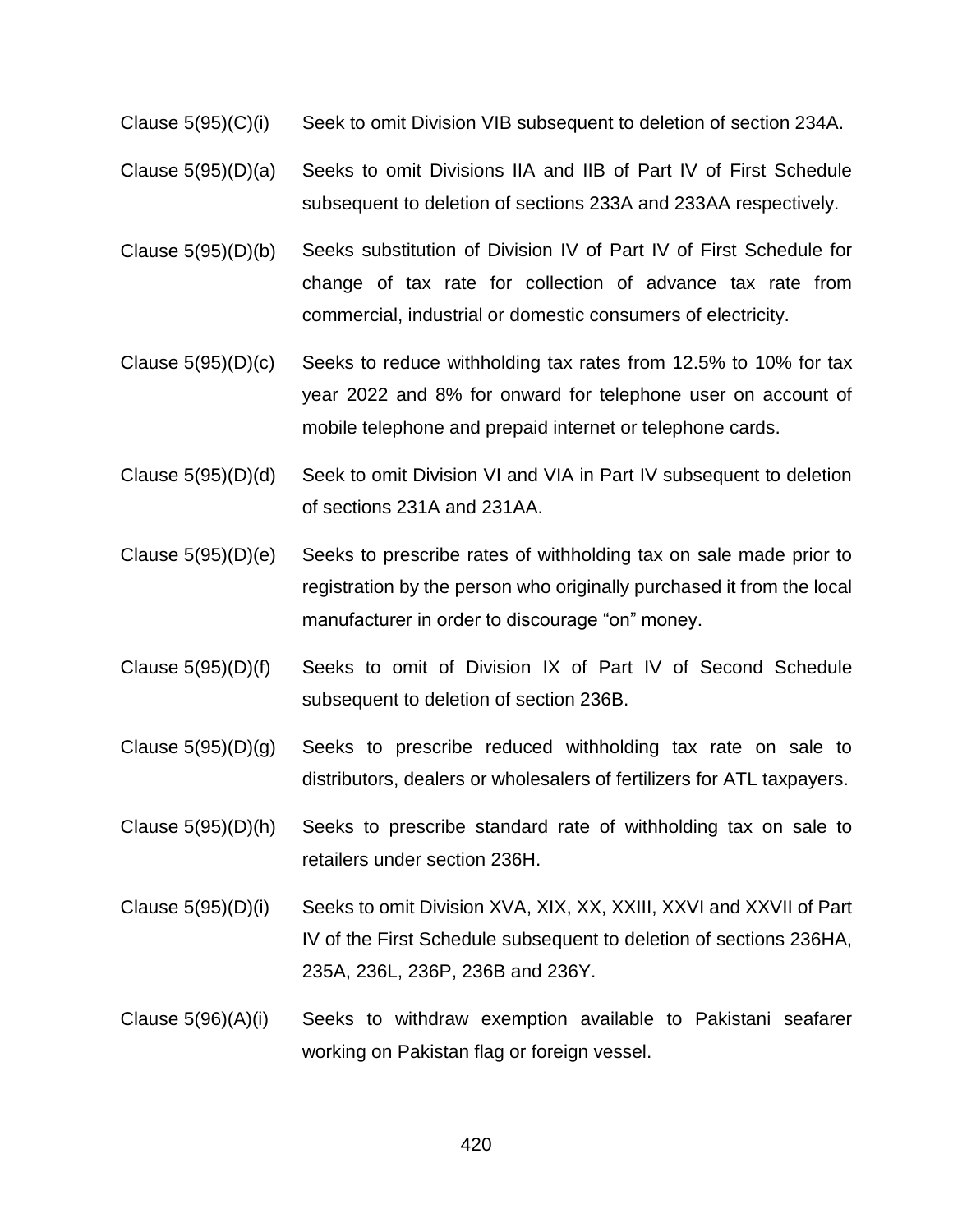- Clause 5(96)(A)(ii) Seeks to withdraw exemption to the extent of payments representing profit on debt earned on provident funds contribution exceeding rupees five hundred thousand chargeable to tax @ 10% as a separate block of income.
- Clause 5(96)(A)(iii) Seeks to withdraw exemption to the extent of payments representing profit on debt earned on provident funds contribution exceeding rupees five hundred thousand chargeable to tax @ 10% as a separate block of income.
- Clause 5(96)(A)(iv) Seeks to withdraw exemption to the extent of payments representing profit on debt earned on accumulated balance in an approved pension fund and chargeable to tax @ 10% as a separate block of income.
- Clause  $5(96)(A)(v)$  Seek to withdraw certain exemptions related to personal income tax.
- Clause 5(96)(A)(vi)(a) Seeks to withdraw exemption of Sheikh Sultan Trust, Karachi.
- Clause 5(96)(A)(vi)(b) Seeks to make a technical correction by updating reference regarding Companies Act, 2017.
- Clause 5(96)(A)(vii) Seeks to incorporate withdrawal of exemptions withdrawn vide Tax Law Second Amendment Ordinance, 2021.
- Clause 5(96)(A)(viii) Seeks to grant unconditional exemption to certain entities.
- Clause 5(96)(A)(ix) Seeks to incorporate withdrawal of exemptions withdrawn vide Tax Law Second Amendment Ordinance, 2021.
- Clause  $5(96)(A)(x)$  Seeks to streamline the exemption to profit on debt and capital gain derived from debt and debt instruments by agency of foreign Government or any non-resident person approved by the Federal Government.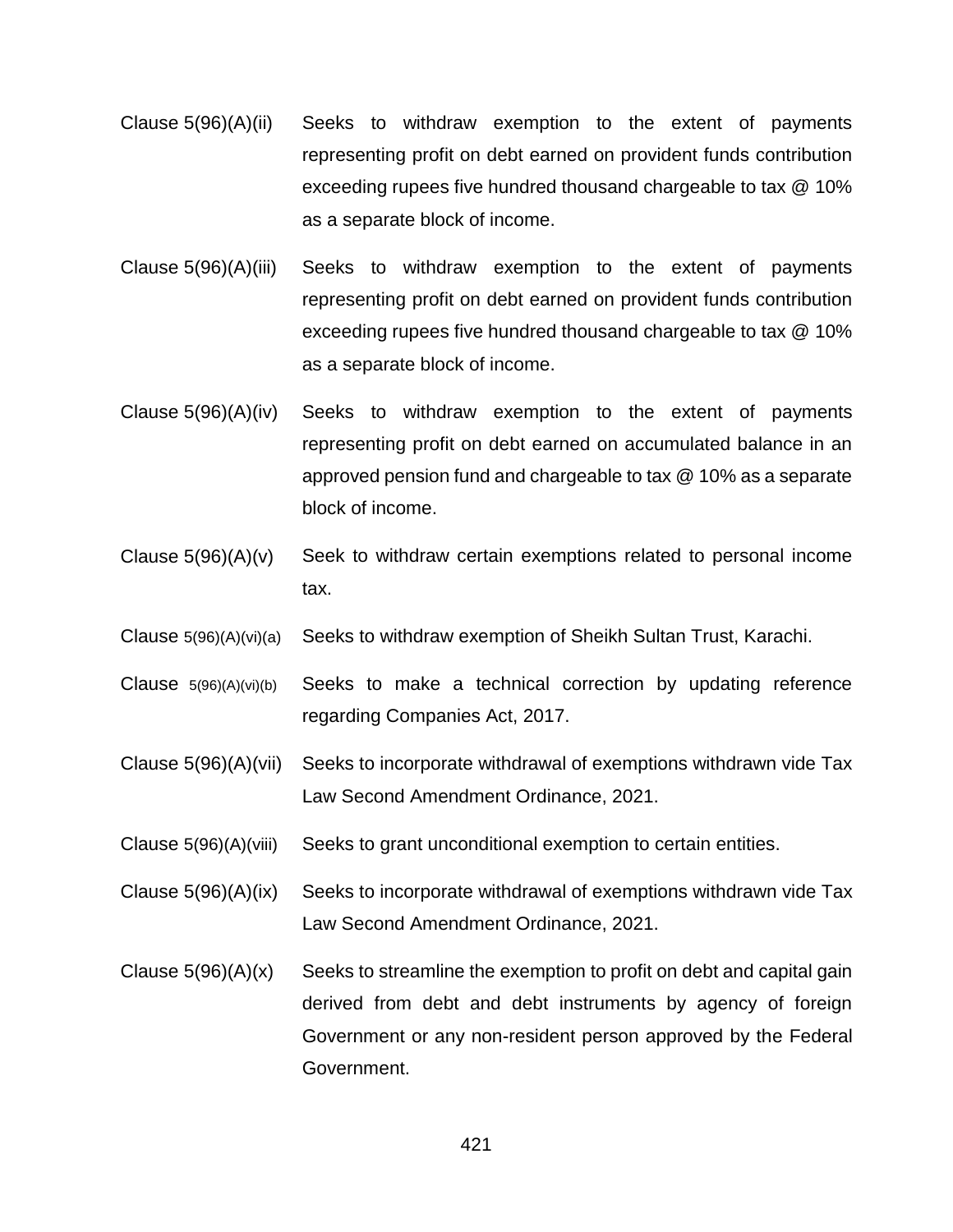- Clause 5(96)(A)(xi) Seeks streamline the exemption of non-residents.
- Clause 5(96)(A)(xii) Seeks streamline the exemption of non-residents.
- Clause 5(96)(A)(xiii) Seeks to omit clauses (80), (90), (90A), (91) and (98).
- Clause 5(96)(A)(xiv) Seeks to extend exemption on profit and gain accruing to a person on sale of immovable property to REIT scheme up to June, 2023.
- Clause 5(96)(A)(xv) Seeks to omit clauses (100), (101), (103) and (103C).
- Clause 5(96)(A)(xvi) Seeks to exempt dividend income and long term capital gains of any venture capital fund from investments in zone enterprises of the Special Technology Zone Authority Ordinance, 2020 for a period of ten years.
- Clause 5(96)(A)(xvii) Seeks to incorporate withdrawal of exemptions withdrawn vide Tax Law Second Amendment Ordinance, 2021.
- Clause 5(96)(A)(xviii) Seeks to exempt profits and gains derived by new or on BMR of already existing deep conversion refinery.
- Clause 5(96)(A)(xix) Seeks to omit clauses (126BA) and (126C).
- Clause 5(96)(A)(xx) Seeks to exempt profit and gains derived by zone developer, zone enterprise and Special Technology zone authority established under STZ Ordinance, 2020.
- Clause 5(96)(A)(xxi) Seeks to incorporate withdrawal of exemptions withdrawn vide Tax Law Second Amendment Ordinance, 2021.
- Clause 5(96)(A)(xxii)(i) Seeks to make a technical correction by updating reference regarding Companies Act, 2017.
- Clause 5(96)(A)(xxii)(ii) Seeks to extend exemption to profit and gains derived by taxpayer from a transmission line project setup in Pakistan on or after 1<sup>st</sup> day of July 2015 till 30th June, 2022.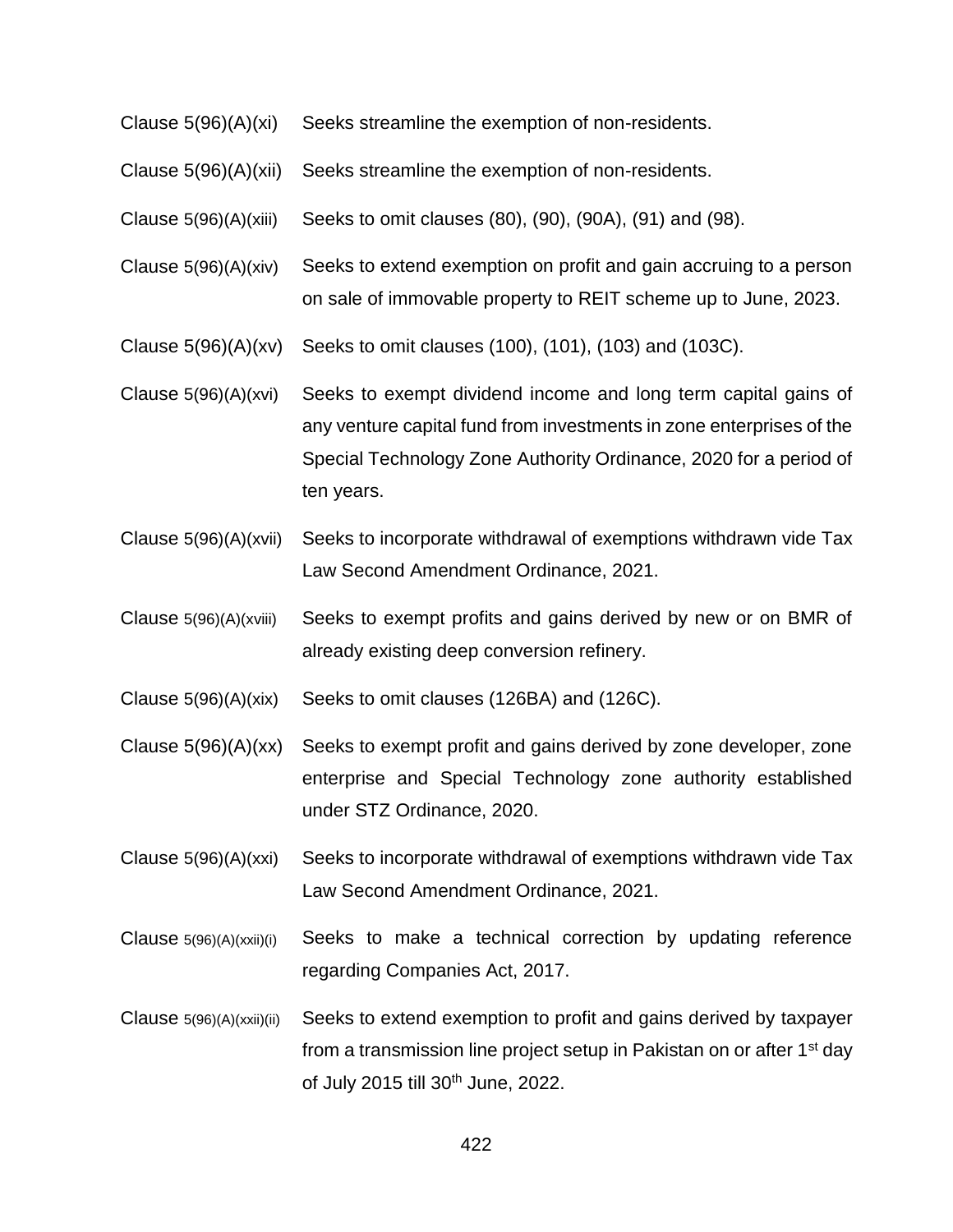- Clause 5(96)(A)(xxiii) Seeks to incorporate withdrawal of exemptions withdrawn vide Tax Law Second Amendment Ordinance, 2021.
- Clause 5(96)(A)(xxiv)(a) Seeks to make a technical correction by updating reference regarding Companies Act, 2017.
- Clause  $5(96)(A)(xxiv)(b)$  Seeks to prescribe limit for claiming exemption from electric power generation.
- Clause 5(96)(A)(xxv) Seeks to incorporate withdrawal of exemptions withdrawn vide Tax Law Second Amendment Ordinance, 2021.
- Clause 5(96)(A)(xxvi) Seeks to exempt profit and gains derived from sale of electricity by National Power Parks Management Company Limited as a result of Privatization by the Privatization Commission of Pakistan.
- Clause 5(96)(A)(xxvii) Seeks to omit clause (132B).
- Clause  $5(96)(A)(xxviii)$  Seeks to exempt profit and gains derived by taxpayer from a bagass/biomass based cogeneration power projects as specified therein.
- Clause 5(96)(A)(xxix) Seeks to omit clause (133), (135A), (136), (139), (141), (143), (146) and (148).
- Clause  $5(96)(B)(a)$  Seeks to omit clauses  $(2)$ ,  $(3)$  and  $(3B)$ .

Clause 5(96)(B)(b) Seeks to restrict the scope of reduced tax rate on profit on debt to non-resident persons having no permanent establishment in Pakistan.

- Clause 5(96)(B)(c) Seeks reduce rate of 10% for deduction on profit on debt from debt instruments.
- Clause 5 (96)(B)(d) Seeks to omit clause (5B).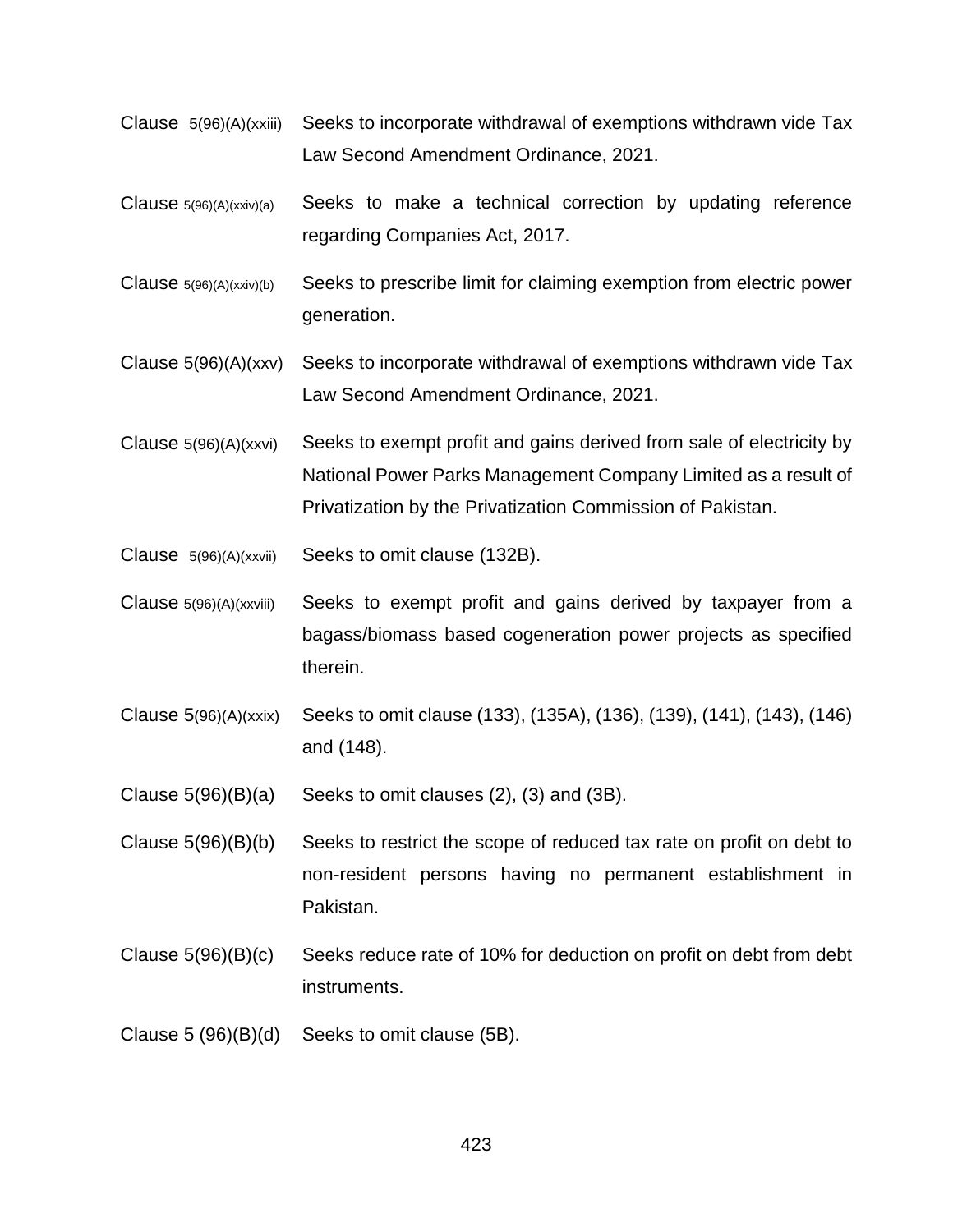- Clause 5(96)(B)(e) Seeks to prescribe reduced rate on commercial import of white sugar and raw sugar by sugar mills subject to the conditions specified therein.
- Clause  $5(96)(B)(f)$  Seeks to omit clauses (18), (18A) and (18B).
- Clause  $5(96)(B)(g)$  Seeks reduce rate in case of dividend by a company for the profit attributable to the profit by bagass/biomass subject to the conditions specified therein.
- Clause 5(96)(B)(i) Seeks to streamline the clause (24A).
- Clause 5(96)(B)(j) Seeks to omit clause (24AA).
- Clause 5(96)(B)(k) Seeks reduce rate for distributors, dealers, sub-dealers, wholesalers and retailers of certain specific sectors.
- Clause 5 (96)(B)(l) Seeks to reduce rate of for minimum turnover tax under sub-section (1) of 113 to certain specified sectors subject to the condition specified therein.
- Clause 5(96)(B)(m) Seeks to omit clauses (28A) and (28B).
- Clause 5(96)(B)(n) Seeks to extend tax relief for trader of yarn being an individual.
- Clause  $5(96)(C)(a)$  Seeks to omit clause  $(2)$ ,  $(7)$  and  $(8)$ .
- Clause  $5(96)(C)(b)$  Seeks to extend the benefit of reduced rate by 50% on profit on gain derived by a person from low cost housing projects till 30<sup>th</sup> day of June, 2024.
- Clause  $5(96)(C)(c)$  Seeks to extend the benefit of reduced rate on profit and gains derived by a person from low cost housing developed or approved by Naya Pakistan Housing and Development Authority or under the Ehsaas Program till 30th day of June, 2024.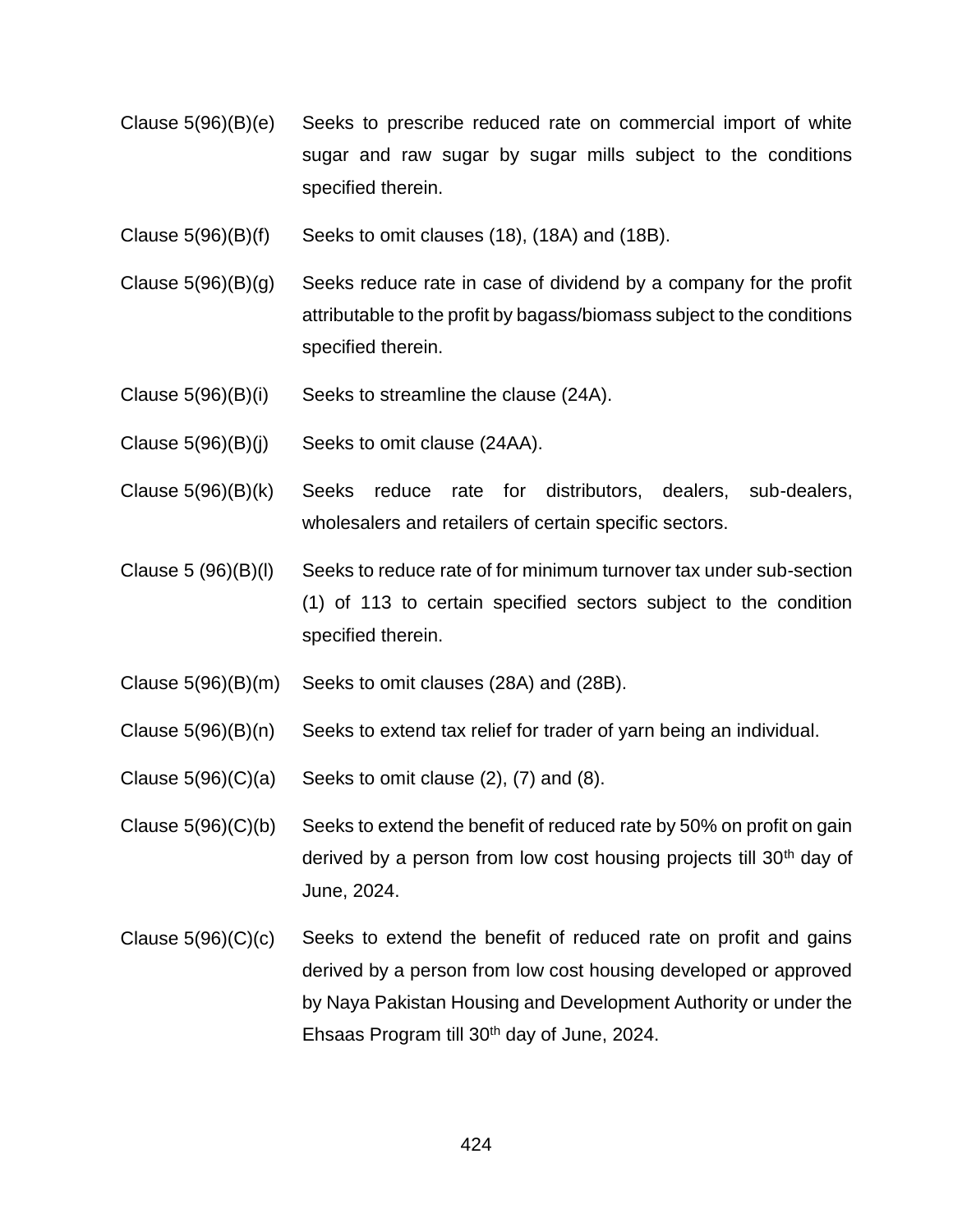- Clause 5(96)(C)(d) Seeks to provide concessionary regime of taxation for cotton ginners.
- Clause  $5(96)(C)(e)$  Seeks to add two new clauses to provide reduced rate to offshore supply contractors of specified hydro power projects located in AJK and to provide reduction in tax liability to women entrepreneurs
- Clause 5 (96)(D)(a) Seeks to omit clause (2) of the Part IV of the Second Schedule.
- Clause 5(96)(D)(b) Seeks to grant immunity to NPPMCL from the recouping of tax credit allowed under section 65D.
- Clause 5(96)(D)(c) Seeks to grant exemption from minimum tax under section 113 to certain organizations.
- Clause 5(96)(D)(d) Seeks to grant exemption from collection of tax on the import of Covid-19 related medical equipment.
- Clause 5(96)(D)(e) Seeks to grant exemption from withholding tax on the import of wheat, oxygen gas, oxygen cylinders, anti locust micron sprayers, cryogenic tanks for oxygen, sugar, and goods for border sustenance markets.
- Clause 5(96)(D)(f) Seeks to make a technical correction by updating reference regarding Companies Act, 2017.
- Clause 5(96)(D)(g) Seeks to exclude oil tanker contractors from the provisions of withholding agent on the payment of extra 0.5% tax.
- Clause 5(96)(D)(h) Seeks to exclude goods transports from the provisions of withholding agent on the payment of extra 0.5% tax.
- Clause 5(96)(D)(I) Seeks to grant exemption to future commodity contracts from the withholding tax provisions on supply of goods.
- Clause  $5(96)(D)(j)$  Seeks to rationalize withholding tax regime for exporters.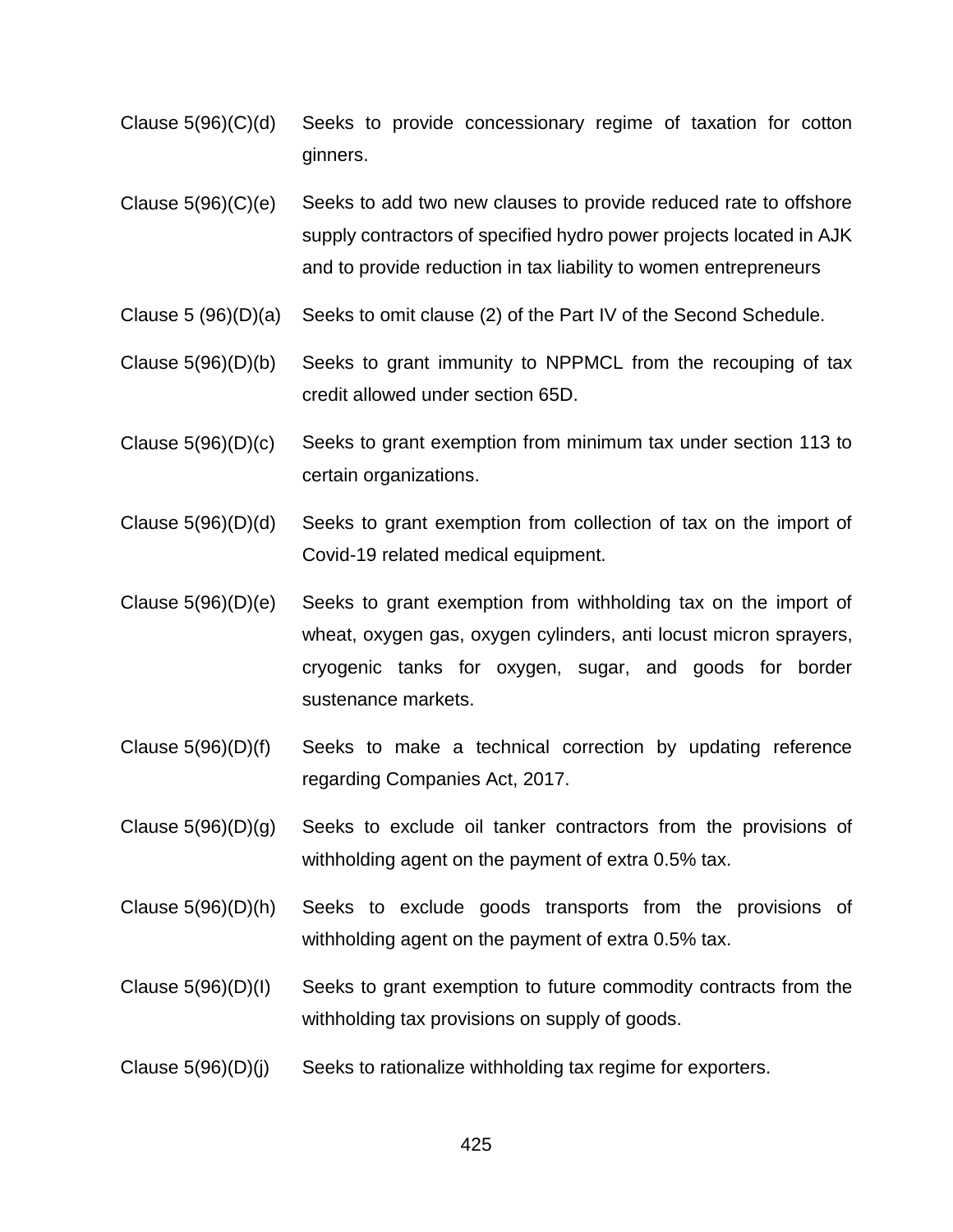Clause 5(96)(D)(k) Seeks to clarify withholding tax regime for export oriented sectors.

- Clause 5(96)(D)(l) Seeks to exempt buyers of used cars from the provisions of withholding tax provisions if used vehicles are purchased from general public.
- Clause 5(96)(D)(m) Seeks to extend the scope of agriculture produced to include raw hides, live animals and un-packaged meat.
- Clause 5(96)(D)(n) Seeks to make technical corrections.
- Clause 5(96)(D)(o)(i) Seeks to grant exemption from the provisions of withholding tax on the temporary import of goods by athletes
- Clause  $5(96)(D)(o)(ii)$  Seeks to grant exemption of withholding tax on the import of goods which were previously exported, on the import of machinery for bagass fired power plants, on the import of motor vehicles up to 850cc in CBU condition, printed books, newspapers and journals.
- Clause 5(96)(D)(p) Seeks to make technical corrections.
- Clause 5(96)(D)(q) Seeks to make a technical correction by updating reference regarding Companies Act, 2017.
- Clause 5(96)(D)(r) Seeks to grant exemption on the import of capital equipment for Special Technology Zones.
- Clause 5(96)(D)(s) Seeks to make technical corrections.
- Clause 5(96)(D)(t) Seeks to provide exemption from the withholding tax provisions to payments received by National Telecommunication Corporation for rendering services.
- Clause 5(96)(D)(u) Seeks to grant exemption on import of certain agricultural equipment.
- Clause  $5(96)(D)(v)$  Seeks to make technical corrections.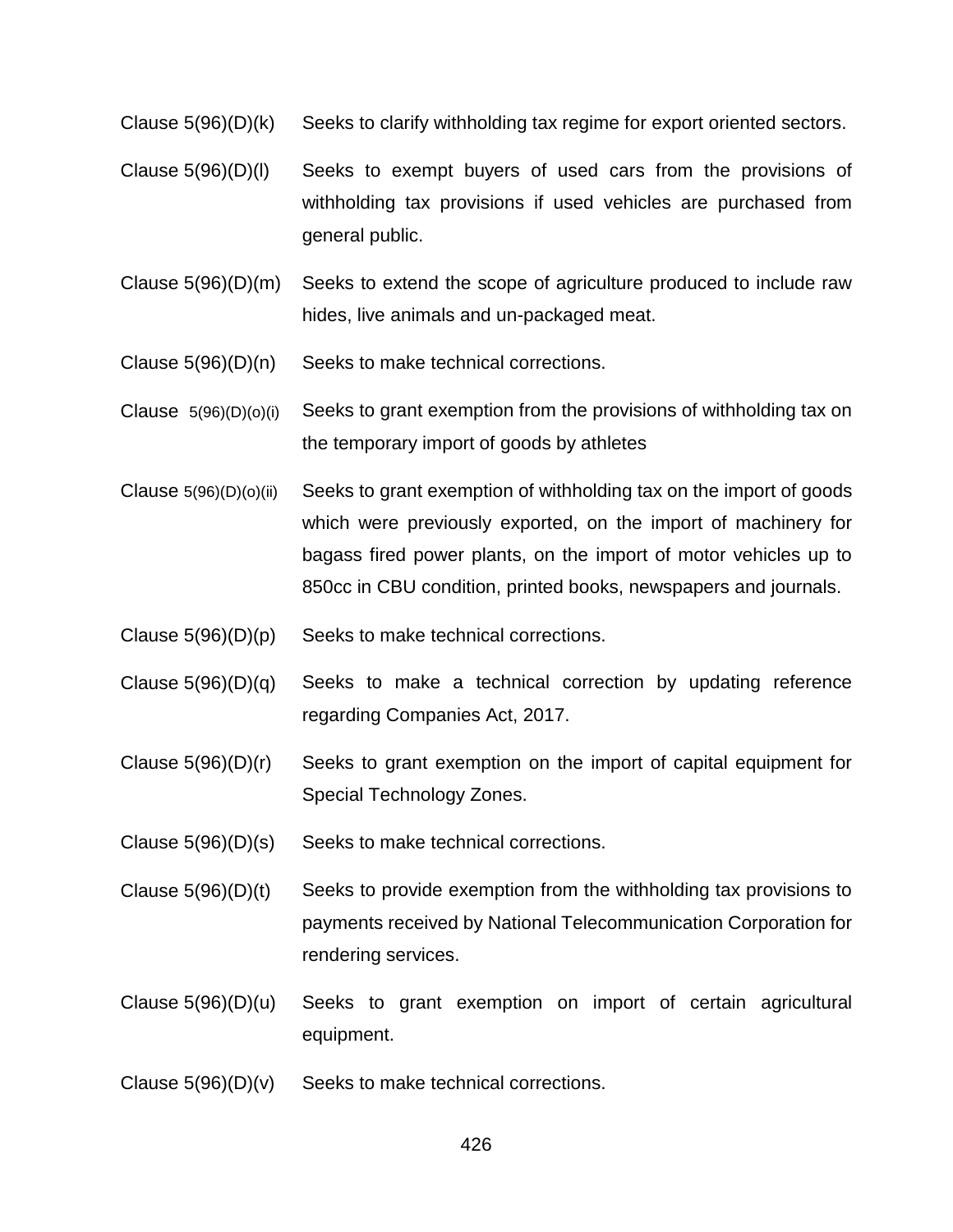- Clause 5(96)(D)(w) Seeks to make technical corrections.
- Clause  $5(96)(D)(x)$  Seeks to make technical corrections.
- Clause  $5(96)(D)(y)$  Seeks to make technical corrections.
- Clause 5(96)(D)(z) Seeks to grant immunity to Roshan Digital Account Holders from the application of higher rate of withholding tax being non-filer.
- Clause 5 (96)(D)(aa) Seeks to make technical corrections.
- Clause 5(96)(D)(ab) Seeks to grant exemption from filing of return to Roshan Digital Account Holders.
- Clause 5(96)(D)(ac) Seeks to make technical corrections.
- Clause 5(96)(D)(ad) Seeks to make technical corrections.
- Clause 5(96)(D)(ae) Seeks to grant exemption to Islamic Naya Pakistan Certificate Company Limited for withholding taxes. Exemption is also granted from the withholding tax provisions section 153 to the whole supply chain of locally manufactured mobile phone devices as withholding agent.
- Clause 5(97)(a) Seeks to make technical corrections.
- Clause 5(97)(b) Seeks to make technical corrections.
- Clause 5(98) Seeks to withdraw exemption to income earned from refining in concentration of minerals from the persons engaged in the extraction of minerals.
- Clause 5(99) Seeks to extend application of super tax to banking sector beyond tax year 2021.
- Clause 5(100) Seeks to make a technical correction by updating reference regarding Companies Act, 2017.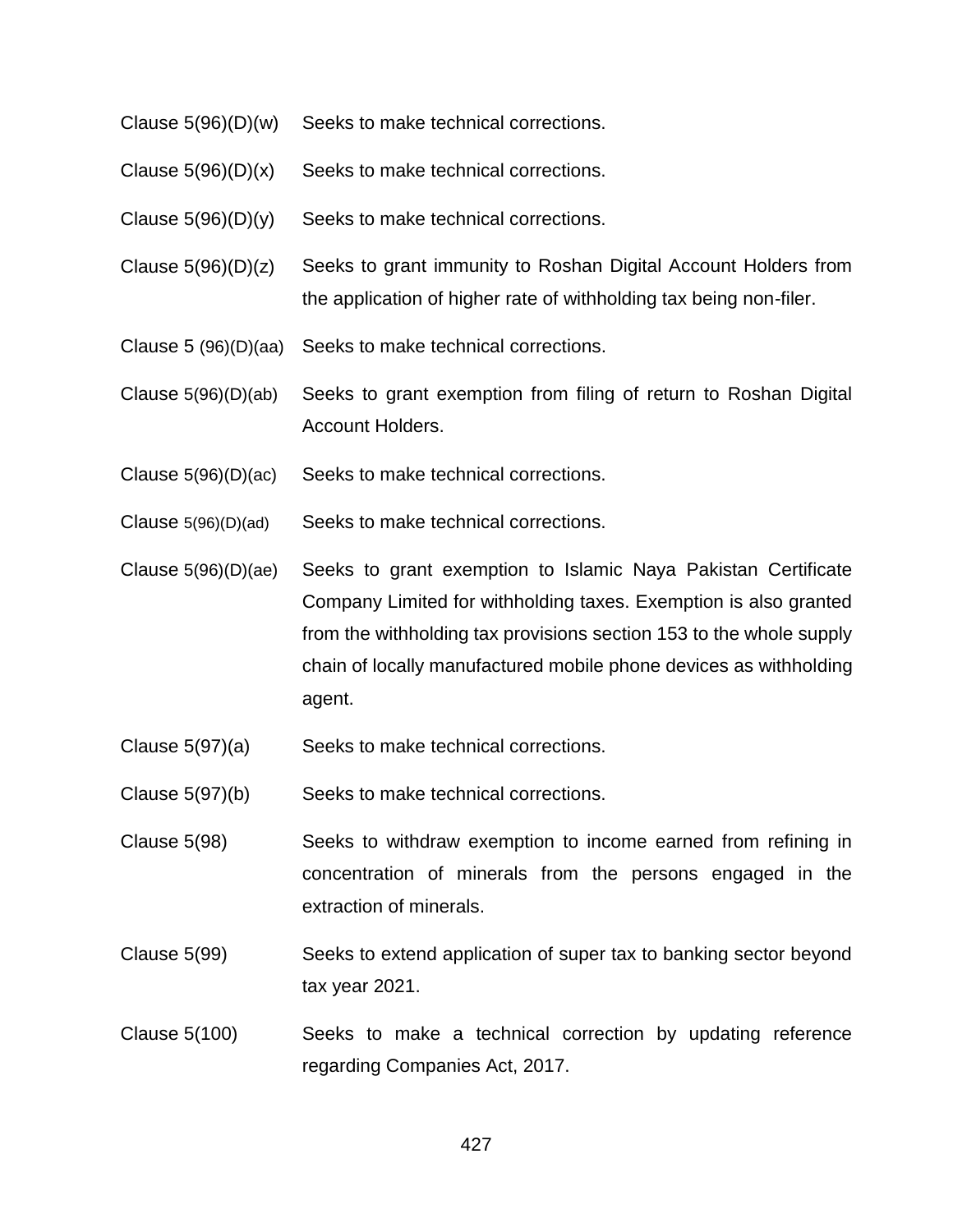- Clause 5(101) Seeks to make technical corrections.
- Clause 5(102) Seeks to extend time limit for builders and developers to avail certain benefits under the law.
- Clause 5(103) Seeks to streamline tax credit for charitable donations and introduce rules for SMEs.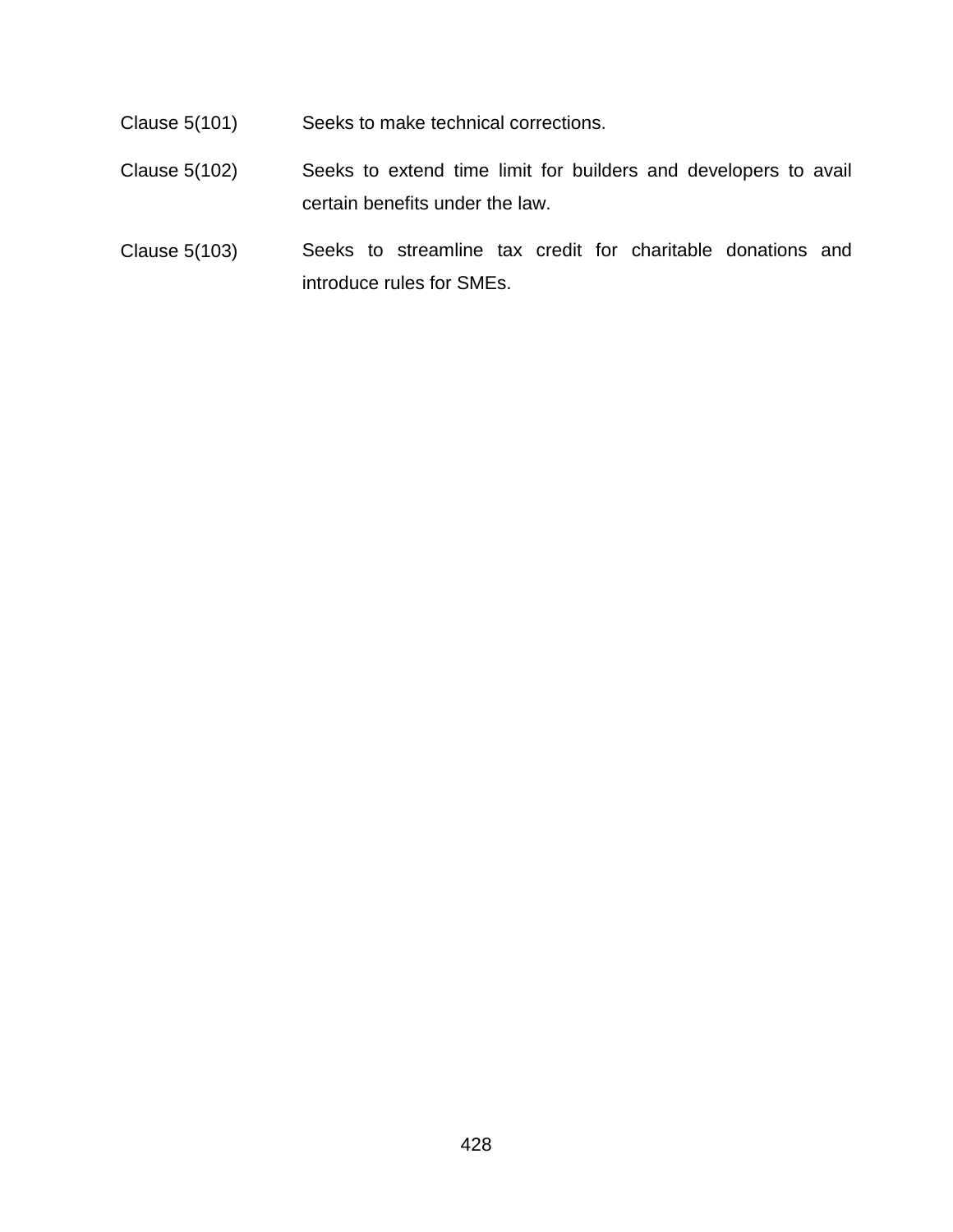### **FEDERAL EXCISE ACT, 2005**

- Clause 6(1) Seeks to substitute a colon for the full stop at the end and thereafter to insert a proviso in sub-section (4) of section 4.
- Clause 6(2) Seeks to add a new sub-section (4) after sub-section (3) of section 14.
- Clause 6(3) Seeks to insert a new section 45AA after section 45A.
- Clause 6(4)(i) Seeks to insert the words "or assistance in recovery of duties" after the word "information" in the title of section 47A.
- Clause 6(4)(ii) Seeks to insert a new sub-section (1A) after sub-section (1) of section 47A.
- Clause 6(4)(iii) Seeks to add a new sub-section (3) after sub-section (2) of section 47A.
- Clause 6(5) Seeks to renumber the existing sub-section as sub-section (1) and thereafter to add a new sub-section (2) in section 49.
- Clause  $6(6)(a)(i)$  Seeks to omit S. Nos. 1, 2, 57 and 58 in column (1) and entries relating thereto in columns (2), (3) and (4) in Table-I of the First Schedule.
- Clause 6(6)(a)(ii) Seeks to insert new S. No. 8c after S. No. 8b in column (1) and entries relating thereto in columns (2), (3) and (4) in Table-I of the First Schedule.
- Clause 6(6)(a)(iii) Seeks to insert the expression "and till the 30th day of June, 2026 electric vehicles (4 wheelers)" after the figure "87.02" against S. No. 55 in column (2) of Table-I of First Schedule.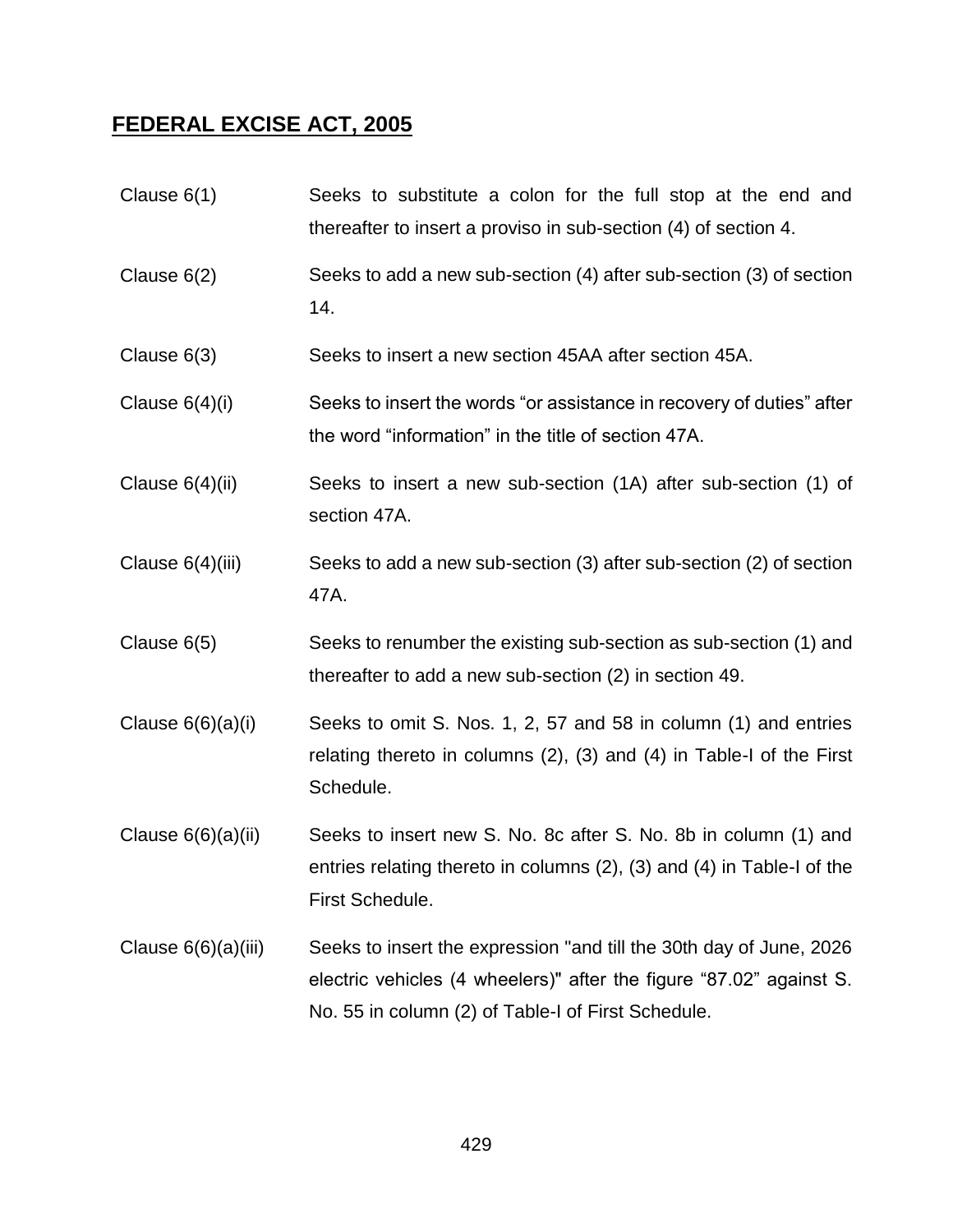- Clause 6(6)(a)(iv)(a) Seeks to insert the expression "and till the 30th day of June, 2026 electric vehicles (4 wheelers)" after the figure "87.02" against S. No. 55B in column (2) of Table-I of First Schedule.
- Clause 6(6)(a)(iv)(b) Seeks to substitute the expression "851cc to 1000cc" with the expression "1000cc" in sub-serial (a) of S. No. 55B in column (2) of Table-I of First Schedule.
- Clause  $6(6)(a)(v)$  Seeks to substitute the figure ""5502.9090" with the figure "5502.0090" against S. No. 56 in column (3) of Table-I of First Schedule.
- Clause 6(6)(b)(i) Seeks to substitute the word "services" with the word "goods" in the heading of column (2) of Table-II of First Schedule.
- Clause 6(6)(b)(ii) Seeks to substitute the word "sixteen" with the word "seventeen" against S. No. 6 in column (4) of Table-II of First Schedule.
- Clause 6(6)(b)(iii) Seeks to add new S. No. 6A after S. No. 6 in column (1) and entries relating thereto in columns (2), (3) and (4) of Table-II of First Schedule.
- Clause 6(6)(b)(iv) Seeks to insert the words "excluding Merchant Discount Rate (MDR) for accepting digital payment" after the word "companies" occurring for the first time, against S. No. 8 in column (2) of Table-II of First Schedule.
- Clause 6(7) Seeks to omit S. Nos. 1, 2 and 4 in column (1) and entries relating thereto in columns (2) and (3) of the Second Schedule.
- Clause 6(8) Seeks to add a new S. Nos. 24 and 25 after S. No. 23 in column (1) and entries relating thereto in columns (2) and (3) in Third Schedule.